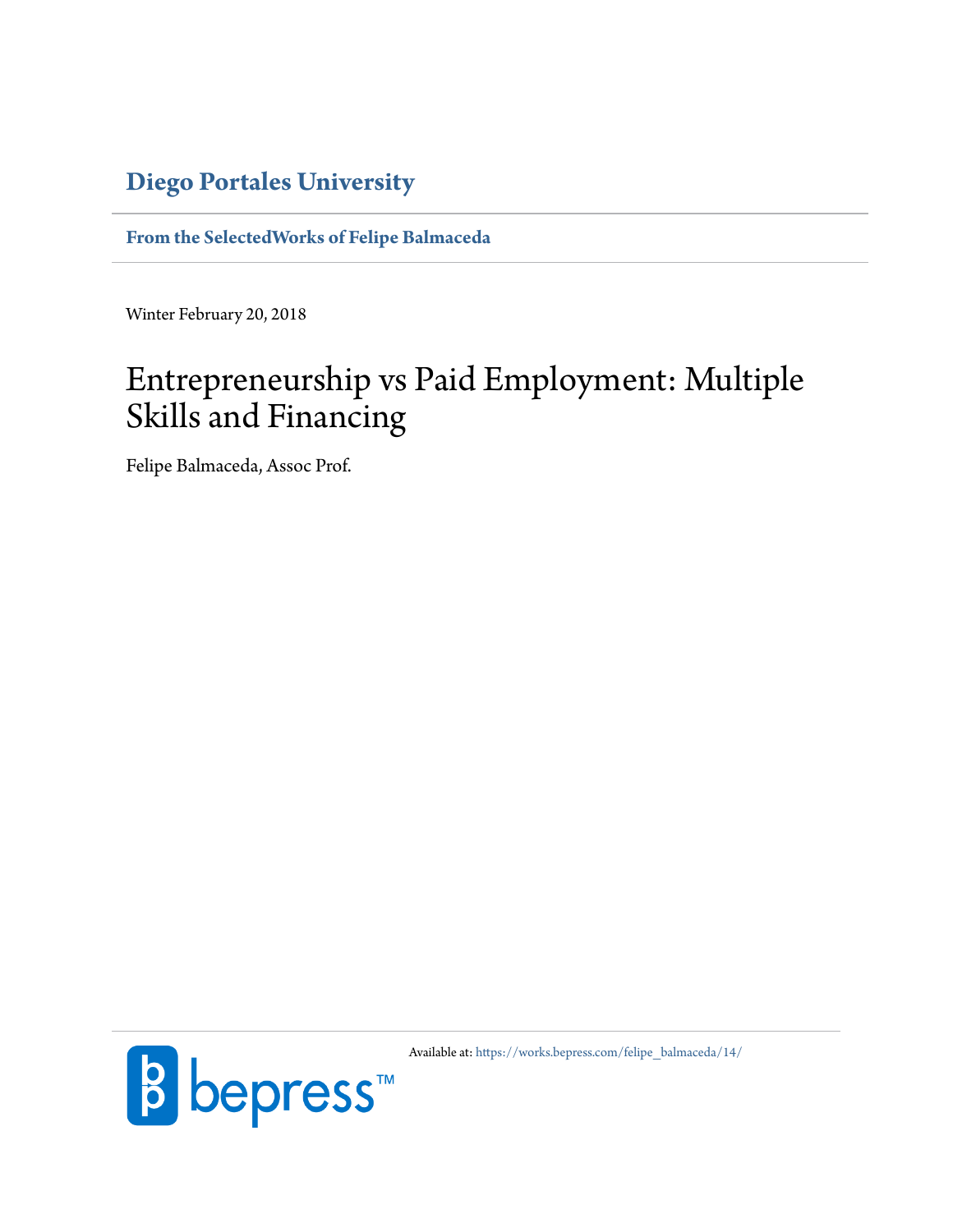

### **Entrepreneurship: skills and financing**

**Felipe Balmaceda**

Accepted: 5 July 2017 © Springer Science+Business Media, LLC 2017

**Abstract** This article analyzes an occupational choice model with risk-averse agents who are heterogeneous in terms of skills and wealth in a setting with financial frictions. We show that high- and middle-wealth individuals endowed with a balanced portfolio of skills upgrade their skills so that the resulting portfolio of skills is more balanced and choose entrepreneurship. In contrast, middle-wealth individuals endowed with an unbalanced portfolio of skills and low-wealth individuals specialize in the skill in which they have an absolute advantage and choose paid employment. Deeper financial development, a more balanced portfolio of skills, lower entrepreneurial risk, and a higher liquidation value for projects result in more entrepreneurship and higher welfare, while wealth redistributions and financial subsidies to entrepreneurs have an ambiguous effect on welfare.

**Keywords** Entrepreneurship · Paid employment · Multiple skills · Financial development · Wealth · Risk

**JEL Classification** G32 · J24 · L26 · M13

F. Balmaceda  $(\boxtimes)$ 

#### **1 Introduction**

The economics literature has been concerned with entrepreneurs from the very beginnings.<sup>1</sup> The literature documents that personal wealth as well as credit constraints are crucial determinants of both the prevalence and success of entrepreneurship, and that individuals with more general human capital and more balanced portfolio of skills are more likely to undertake entrepreneurship and succeed at it.<sup>[2](#page-1-1)</sup>

This article provides an occupational choice model that deals with multiple skills, wealth endowments, and financial frictions. Namely, a two-period model with risk-averse individuals that work as paid employees when young and choose between paid employment and entrepreneurship when old.<sup>3</sup> Individuals are

Economics Department, Diego Portales University, Avda. Santa Clara 797, Santiago, 8580000, Chile e-mail: [felipe.balmaceda@udp.cl](mailto:felipe.balmaceda@udp.cl)

<span id="page-1-0"></span><sup>&</sup>lt;sup>1</sup>Cantillon (1755) argue that entrepreneurship main function is to bear risk under uncertainty in exchange for high rewards, Adam Smith (1776) emphasized that entrepreneurs spur improvements in living standards, Say (1803) emphasized the vital and creative roles of the entrepreneur in the economy as a forecaster, project appraiser and risk taker, and Schumpeter (1911) argued that entrepreneurs drive economic growth by creating and introducing new goods, services, and production processes that displace old businesses.

<sup>2</sup>The empirical evidence is discussed in details in Section [6.](#page-12-0)

<span id="page-1-2"></span><span id="page-1-1"></span><sup>&</sup>lt;sup>3</sup>The evidence points to the fact that a great majority of firms are born from workers from other firms. Bhide [\(1994\)](#page-15-0) finds that 71% of the entrepreneurs found their start-ups by innovating or copying an idea they learned at their previous employment. Garvin [\(1983\)](#page-16-0) documents that firms started by former employees are the most frequent source of entrepreneurial firms especially in the high-tech and human capital intensive sector.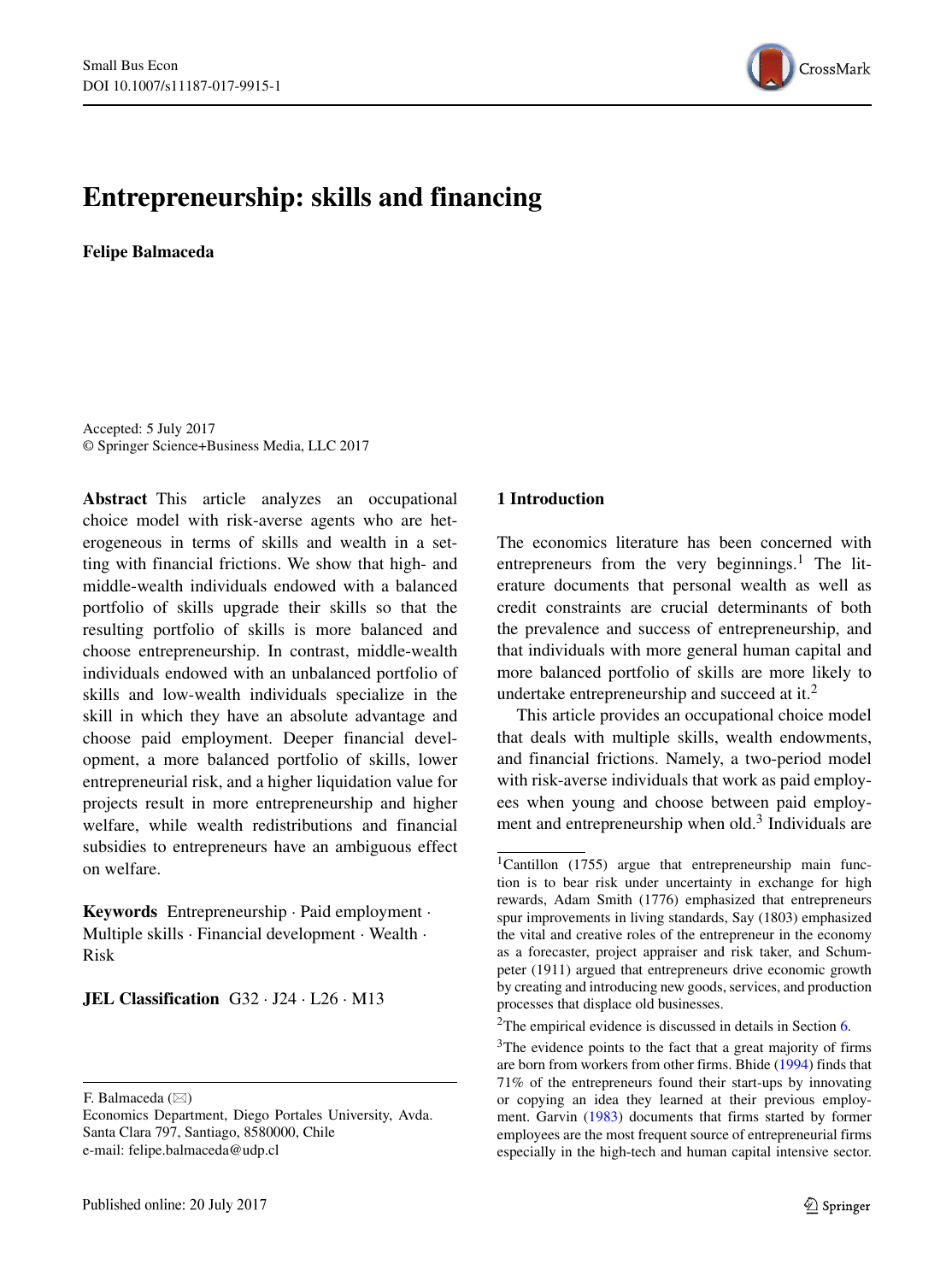endowed with wealth and a portfolio of task-specific skills. Young individuals can increase their skills by mean of their time allocation while they work as paid employees when young; the more time allocated to one task, the higher the corresponding skill, and the less time allocated to other tasks. Wages are determined by a competitive labor market and, as suggested by the evidence in Lazear [\(2005\)](#page-16-1), the production technology under paid employment is such that tasks are substitutes, while that under entrepreneurship is such that tasks are complements. The return to entrepreneurship is uncertain and rises linearly with the amount of money invested. Entrepreneurs face credit constraints since, before investing, they can abscond with the money due to imperfect creditor protection.

Because under paid employment tasks are substitutes and under entrepreneurship they are complement, output under paid employment is maximized by skill specialization in the more abundant skill, while that under entrepreneurship is maximized by equalizing skills across tasks. Thus, the return to skills is higher under paid employment. This implies that a return to capital is required to induce investments in balanced skills rather than specialization in the skill that is in excess of supply. However, entrepreneurs can abscond with a fraction of the investment. This means that capital will be rationed and leverage is only possible if it is worthwhile for the entrepreneur to repay debt. Because capital is irrelevant for wages, it is only those who are wealthy or those who are not as wealthy but have a sufficiently balanced portfolio of skills, who will choose entrepreneurship when old.

The main implication of this is that high-wealth individuals allocate their time when young so that their portfolio of skills becomes fully balanced and choose entrepreneurship when old. Middle-wealth individuals endowed with a balanced portfolio of skills invest their time when young to have a fully balanced portfolio of skills and choose entrepreneurship, while those endowed with an unbalanced portfolio invest their time when young so as to specialize in the skill in which they have an absolute advantage and choose paid employment. Low-wealth individuals also invest their time when young so as to specialize in the skill in which they have an absolute advantage and choose paid employment regardless of their initial portfolio of skills. Thus, entrepreneurship is the outcome of initial conditions regarding wealth and the portfolio of task-specific skills as well as individuals' skill upgrading and investment decisions.

We also show that deepening financial development, lowering entrepreneurial risk, and increasing liquidation value upon failure rise welfare. A wealth redistribution has an ambiguous effect on welfare and a lending support program for entrepreneurs also has an ambiguous effect on welfare. Yet, a program that provides entrepreneurs with a small subsidy is welfare enhancing.

The model predicts, consistent with the empirical evidence, that the cross-sectional mean probability of starting a new business increases with financial development and the size of liquidation value upon failure, and as the wealth distribution improves in the sense of first-order stochastic dominance. It falls as entrepreneurial risk increases and rises with the degree of balance of the portfolio of skills.

The literature on occupational choice under credit constraints has two different strands. One related to the long-run consequences of credit constraints on inequality and another related to selection of workers into entrepreneurship and their success. The former yields an important insight: poor workers cannot perform in jobs that require fixed setup costs such as entrepreneurship since they have restricted access to external funds (see, for instance, Banerjee and Newman [1993,](#page-15-1) [1994;](#page-15-2) Galor and Zeira [1993;](#page-16-3) Aghion and Bolton [1997\)](#page-15-3). Therefore, poor individuals remain poor because they are born poor (the poverty trap). In these models there is no way to escape from that situation through hard work, effort or human capital investments. In contrast, Ghatak et al. [\(2001\)](#page-16-4) argue that credit constraints, fixed setup costs, and moral hazard give rise to entrepreneurial rents which induce young workers to work hard and save to overcome credit constraints. Hence, being poor when young does not imply being poor when old, with hard work and a little bit of luck you can escape poverty. Quadrini [\(2000\)](#page-16-5) also provides a model where there are stronger saving incentives as a result of capital market frictions for those individuals who through savings are able to engage in entrepreneurship. Buera [\(2009\)](#page-15-4) also provides a model where workers who has a large

Gompers et al. [\(2005\)](#page-16-2) carefully document the process by which firms located in Silicon Valley and Massachusetts greatly contribute to the creation of new firms by training, educating and preparing their workers for entrepreneurship. They report that 45% of the start-ups come from workers from publicly traded established firms.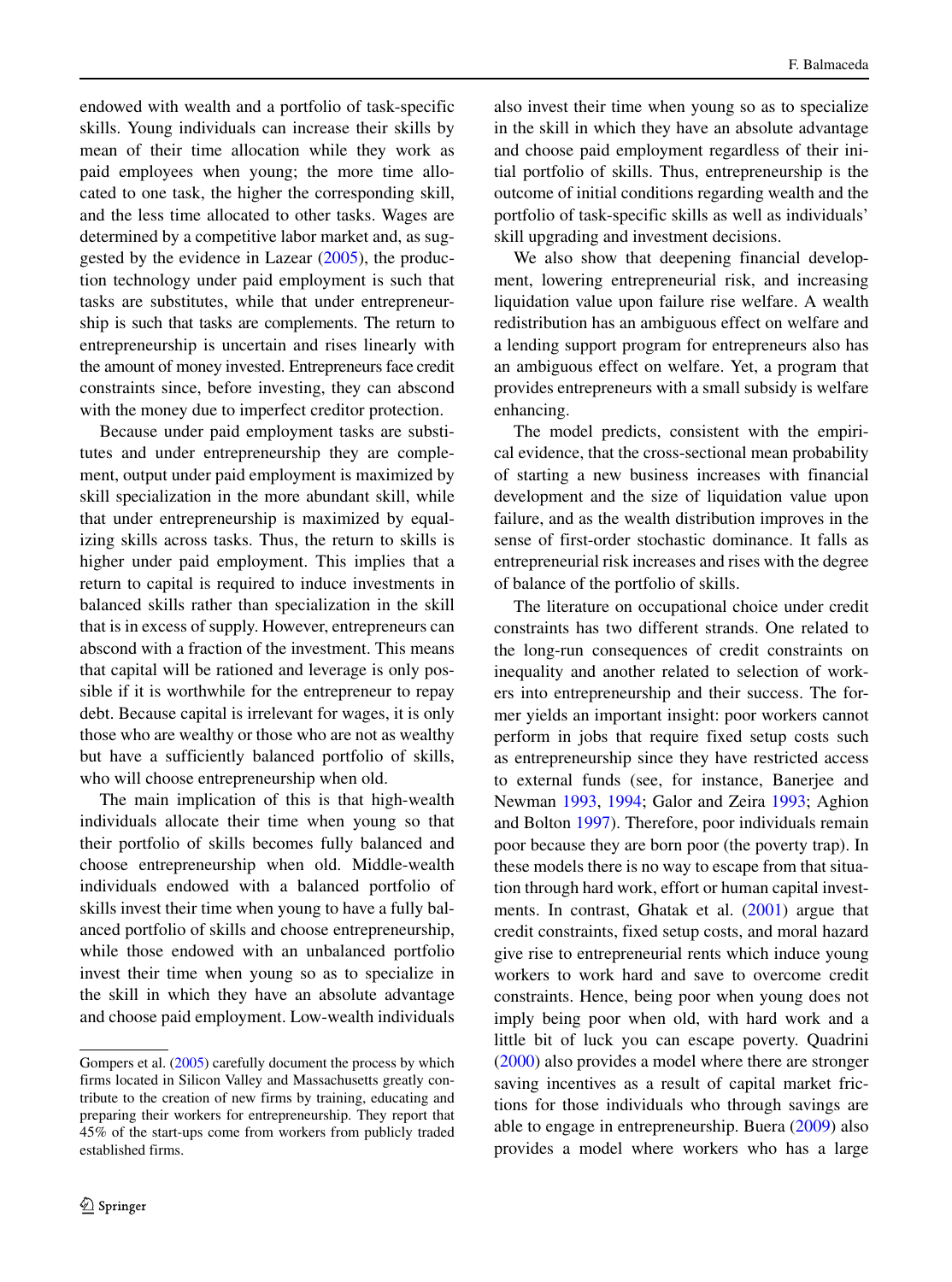entrepreneurial ability save enough to overcome borrowing constraints to become entrepreneurs, the rest choose to never become entrepreneurs. In short, the occupational choice literature argues that fixed setup costs together with financial frictions may either hinder access to better occupations, which results in a poverty trap, or may create stronger incentives to work harder and save to escape from that situation. In the former case lowering financial entry barriers into occupations with fixed set-up costs increases welfare and in the latter that may decrease it. While this paper is not concerned with the long-run consequences on inequality, it considers some of the ideas behind this literature. In our model, entrepreneurship is not sufficiently attractive for low-wealth individual regardless of the initial portfolio of skills, while for middle-wealth individuals entrepreneurship is sufficiently attractive when they are endowed with a balanced portfolio of skills. Hence, there is a poverty trap which is not the result of indivisibilities since there are no fixed setup costs. It is the result of the fact that low-wealth individuals and middle-wealth individuals with an unbalanced portfolio of skills are able to raise too little external capital to make entrepreneurship more attractive than paid employment. Middle-wealth individuals with a balanced skill portfolio can escape this situation by appropriately choosing their time allocation when young since they can lever their skills.

Concerning the second strand, Lazear [\(2005\)](#page-16-1), from where this paper builds, provides a model in which those endowed with a more balanced set of skills choose entrepreneurship and the rest choose paid employment and shows that this prediction is borne out by data on Stanford MBA students. Evans and Jovanovic [\(1989\)](#page-16-6) propose a learning model and argue that workers who are not entirely certain about their entrepreneurial talent may choose entrepreneurship to learn about it and those who have learned that their talent as entrepreneurs is low abandon entrepreneurship. Thus, average returns increase with tenure in the corresponding occupation and cross-sectional differences in returns may simply be the result of selection issues. MacDonald's [\(1988\)](#page-16-7) rising star model predicts that the self-employed consists of a mix of high-ability experienced business owners and low-ability inexperienced owners who, for the most part, will return to paid employment in the future. Because success is rare and rewarded highly, the implied distribution of returns is positively skewed. Hvide [\(2009\)](#page-16-8) proposes

a model that considers workers' decisions to become entrepreneurs and employers' efforts to keep their best workers and ideas. The model predicts that larger firms produce entrepreneurs of higher quality than smaller firms. Using Norwegian data, he finds that previous employer size exerts a significant influence on entrepreneurial performance. Astebro et al. [\(2011\)](#page-15-5) develop a multitasking model of occupational choice with labor market frictions that result in mismatches between firm and workers and misassignment of workers to tasks. The model is able to explain why entrants into self-employment are disproportionately drawn from the tails of the earning and ability distributions.

The rest of the paper is structured as follows. The next section, Section [2,](#page-3-0) presents the model. In Section [3,](#page-5-0) we derive several intermediate results that are interesting for their own sake. In the next section, Section [4,](#page-6-0) the optimal skill upgrading strategy and the equilibrium is derived and comparative statics are carried out. In Section [5,](#page-9-0) the welfare impact of different economic policies is discussed. In the next section, Section [6,](#page-12-0) the model's empirical predictions regarding the relationship between the prevalence of entrepreneurship, financial frictions, wealth and skills are presented and the empirical evidence regarding them is discussed. Finally, Section [7](#page-14-0) offers some concluding remarks.

#### <span id="page-3-0"></span>**2 The model**

Consider a two-period economy. Only one good is produced and its price is equalized to one. Labor is the only input and each established firm has access to the same constant-return to scale technology; i.e. the total productivity of a firm is equal to the sum of each worker's productivity.<sup>[4](#page-3-1)</sup> To keep the analysis simple, firm and individuals do not discount the future. Firms are risk-neutral and individuals are risk averse. Namely, individuals have a utility of income  $u(\cdot)$ , with  $u'(\cdot) > 0, u''(\cdot) < 0, u(0) = 0, \lim_{x \to 0} u'(x) \to \infty$ and  $\lim_{x\to\infty} u'(x) \to 0$ .

<span id="page-3-1"></span><sup>&</sup>lt;sup>4</sup>This assumption is not as restrictive as it appears at first glance. If the technology is of constant returns to scale and inputs can be freely adjusted, the marginal contribution of a worker will be independent of the other inputs. The reason is that profit maximizing firms will keep the ratio between inputs constant.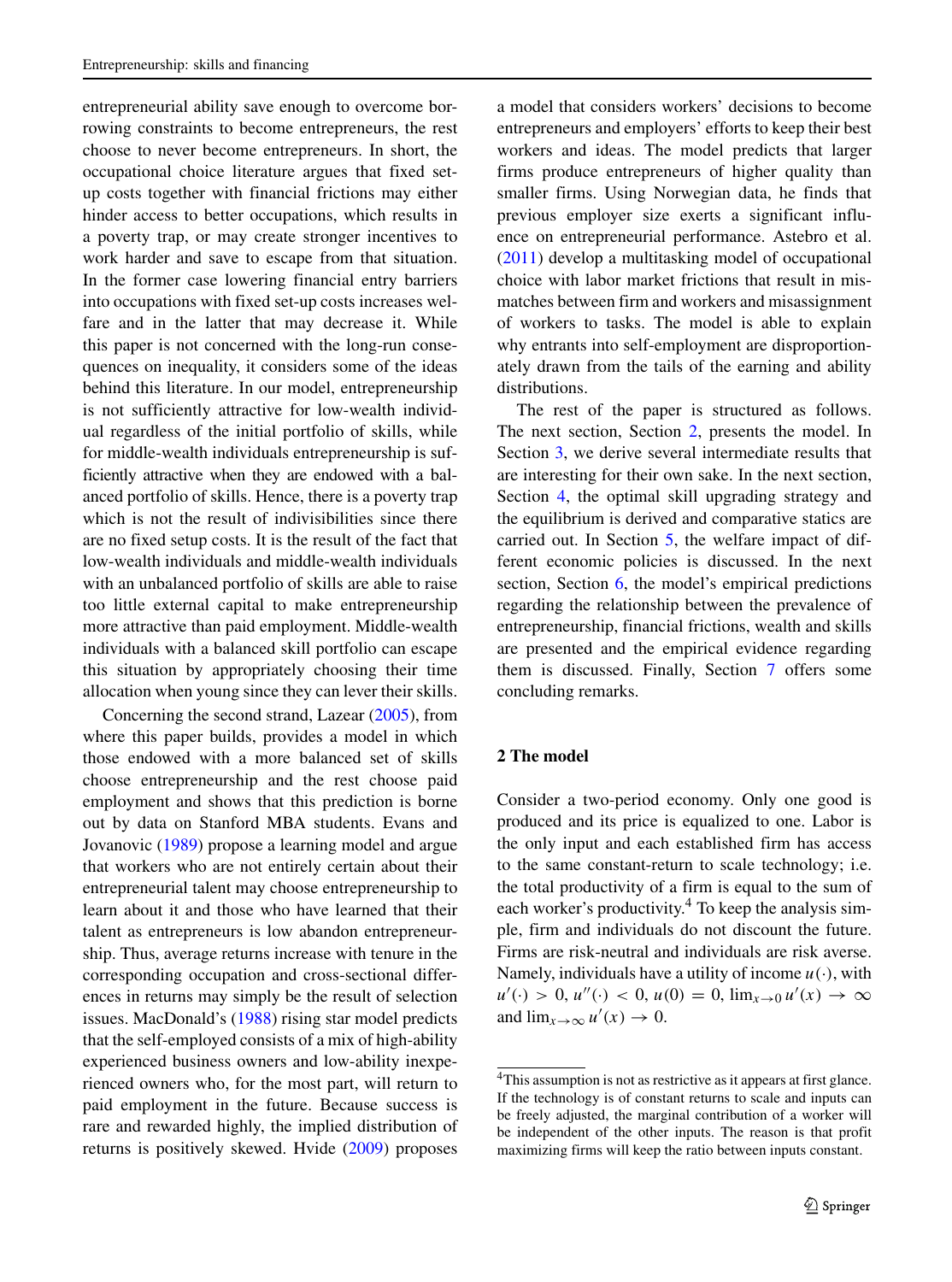Each worker is endowed with a wealth  $A \in \mathcal{A}$  $[0, \overline{A}]$  and a task-specific skill profile  $(a_1, a_2) \in$  $[\underline{a}, \bar{a}]^2$ , with  $\infty > \bar{a} > \underline{a} > 0$  and  $a_1 \le a_2$ .<sup>[5](#page-4-0)</sup> Thus, skill  $a_1$  is in short supply. For instance, we can think of  $a_1$  as cognitive skills and  $a_2$  as non-cognitive skills. We assume that initial wealth and initial skills are jointly distributed according to  $G(A, a)$ , with density  $g(A, a)$  and full support. Skills as well as wealth are publicly known. We therefore ignore problems arising from partial observability, costly state verification and diversification of entrepreneurial risk. This simplification is adopted to focus only on the effect of financial frictions on occupational choice. During the first period, workers decide how much time and attention to devote to improve each skill;  $k_i \in [0, 1]$  is the time a worker spends improving skill *i* for  $i \in \{1, 2\}$ , with  $k_1 + k_2 = 1$  and  $k = (k_1, k_2)$ . We assume that the skill production function is as follows:<sup>[6](#page-4-1)</sup>

$$
h_i(k_i) = h(a_i + a_i k_i), \ \forall \ i = 1, 2,
$$
 (1)

where

#### **Assumption 1**

(i) 
$$
h'(\cdot) \ge 0
$$
,  $h''(\cdot) < 0$  and  $h(0) = 0$ .  
(ii)  $2\underline{a} > \overline{a}$ .

Item (i) says that holding the time allocation constant, individuals with a higher skill *i* accumulates more of that skill, but at a decreasing rate. Furthermore, the more time a worker spends improving a given skill, ceteris-paribus, the more he gets of that particular skill and the less he gets from the other skill. Item (ii) establishes that a worker who spends all his time improving skill *ai* ends up with a higher amount of that skill in relation to the other skill, regardless of the initial endowment of skills. This guarantees that the skill endowment per se will not limit a worker's choice of an occupation and ensures that there exists a time allocation such that skill equalization between the two skills is possible.

During the first period, workers produce nothing.<sup>7</sup> Since the labor market is perfectly competitive, this implies that their first-period wage is zero. $8$  When an individual performs as a worker in any given firm, his second-period output is given by  $y_w(k) \equiv$  $\max\{h_1(k_1), h_2(k_2)\}\$ . Hence, skills are substitutes and are general in Becker's sense since, ceteris-paribus, they are equally valuable inside as well as outside the firm. Revenues are verifiable and contractible.

An individual who does not perform as a paidemployee in the second period has the choice to set up his own small business. Entrepreneurship entails risk and requires to be a Jack-of-all trades as Lazear's [\(2005\)](#page-16-1) evidence and theory suggests: that is, with probability *p* the return to entrepreneurship is  $y_e(k)$  +  $\mu I$ , where  $y_e(k) \equiv \min\{h_1(k_1), h_2(k_2)\}, I$  is the amount of capital invested and  $\mu > 1$  is the marginal return to capital; and with probability  $1 - p$  the return is zero. $9$  Hence, skills are complements. We assume that  $p\mu > 1$ . Upon failure, the project has a liquidation value equal to  $l \geq 0$ , which is fully captured by the investor.

Following Burkart and Ellingsen [\(2004\)](#page-15-6) and Balmaceda and Fischer [\(2010\)](#page-15-7), we assume that entrepreneurs who borrow can either invest the money and repay their debt at the end of the period or run away without investing it. If they run away with the money they retain a fraction  $\phi \in [0, 1]$  of their working capital, which includes their own assets and borrowed money, and their creditors seize the rest. Yet, we assume that they lose they possibility to work as

<span id="page-4-0"></span><sup>5</sup>None of the results in this article depends on the task-specific skill profile having two dimensions. This is adopted just to simplify the exposition.

<span id="page-4-1"></span><sup>&</sup>lt;sup>6</sup>We could have chosen to model this by assuming that  $k_1 + k_2 \leq$ 1. It is straightforward to show, given the production technology adopted, that in equilibrium the time constraint binds. To avoid the extra algebra that this implies we have adopted the simpler form in which we assume that the time constraint always binds.

<span id="page-4-2"></span><sup>7</sup>This assumption can be easily modify to either consider that output is positive but independent of the initial skill endowment or increasing in either or both skills.

<span id="page-4-3"></span><sup>8</sup>This together with the fact that there is no discounting implies that there is no role for saving in the model. Thus, income in period 1 is equal to the wealth endowment, and income in period 2, which is fully consumed, is equal to the return to entrepreneurship for entrepreneurs and the wage plus initial wealth for paid employees.

<span id="page-4-4"></span><sup>&</sup>lt;sup>9</sup>We could assume instead that the marginal productivity of capital is given by the random variable  $\eta$ , where the shock *η* is drawn from a distribution function  $F(\cdot)$ , with full support  $[0, \bar{\eta}]$  and mean  $\mu$ . We could also assume more general production functions in each case, any submodular function of  $(h_1(k_1), h_2(k_2))$  in the case of paid employment and any supermodular function of  $(h_1(k_1), h_2(k_2))$  in the case of entrepreneurship will yield the same results. We could also assume that the investment is complementary to skills or that productivity is a concave function of the amount invested *I* . None of these generalizations change the main results, but they do increase the mathematical burden.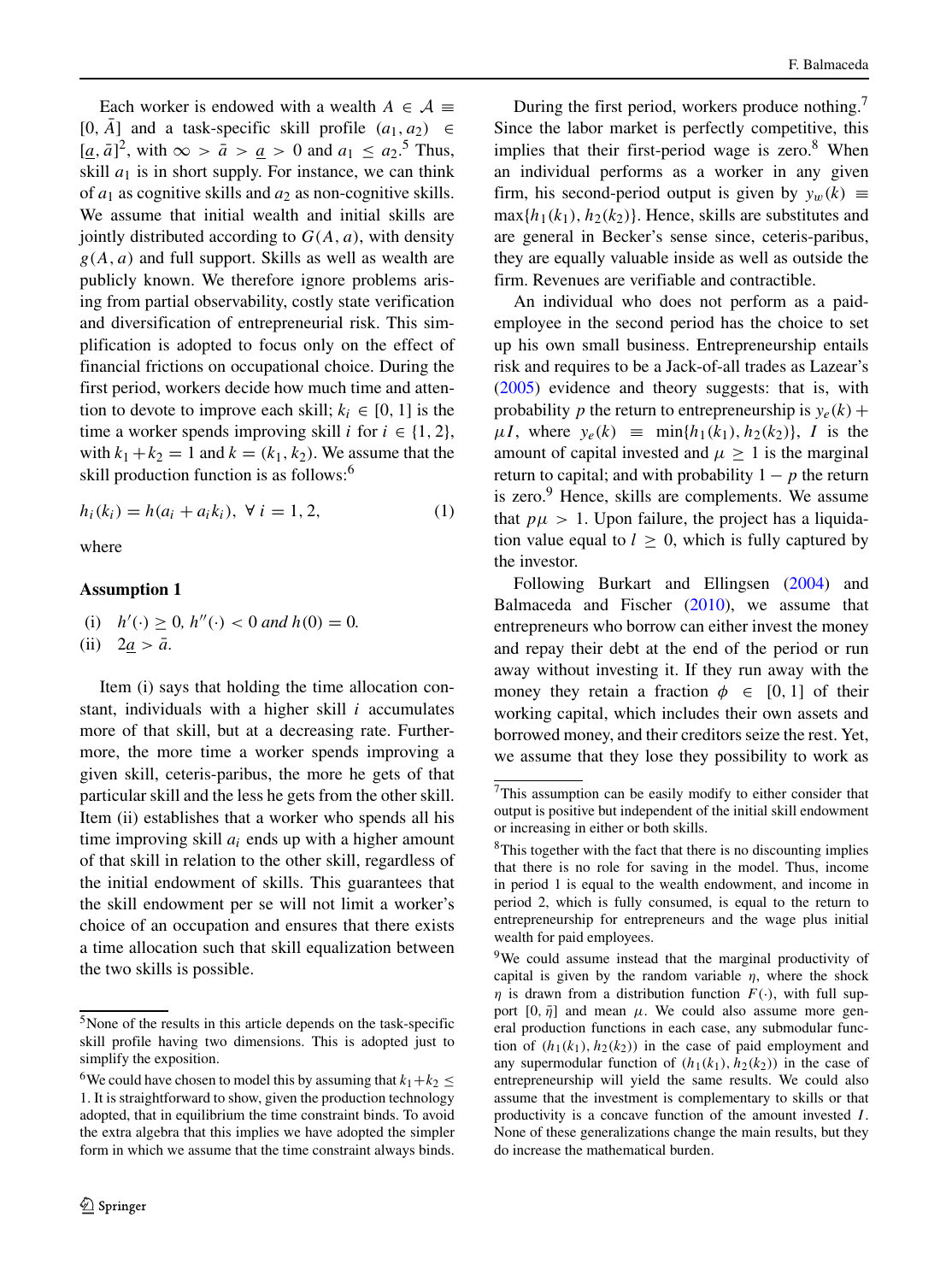paid employees for that period. In this setting, stronger legal protection is associated to a lower *φ*.

There are deep-pocket, risk neutral (or well diversified) investors. The opportunity cost of funds for them is equal to 1. Investors are subject to extended liability and cannot receive ex post more than the pledgable income and cannot pay the borrower at any state.

The precise timing is as follows (see Fig. [1\)](#page-6-1). At the beginning of period 1, already established firms compete for workers in a Bertrand-like fashion by offering fixed wage for the period and, after this has been accepted, workers choose how to allocate their time and effort to improve their skills. At the beginning of period 2, the labor market makes each worker a wage offer and then, workers decide between paid employment and entrepreneurship. After this, if the worker decides to become an entrepreneur, he approaches lenders and asks them for a loan. If the loan is granted, the entrepreneur decides whether to invest the money or run away with it. If he runs away, he is able to consume a fraction  $\phi$  of the amount he took with him. In contrast, if he invests the money, he gets the expected return to entrepreneurship (Fig. [1\)](#page-6-1).

#### <span id="page-5-0"></span>**3 Prelimimaries**

An individual who chooses entrepreneurship must raise external funds. External financing entails a debt *D*, a repayment *P* in the case of success and *l* in the case of failure. For any contract  $(D, P, l)$ , the expected utility of an individual characterized by *(a, A)* is

$$
U(I, k, P) \equiv pu(y_e(k) + \mu I - I - P + A + D) + (1 - p)u(0).
$$

where  $I \leq A + D$ . The entrepreneur's goal is to choose *I* to maximize  $U(I, k, A)$  subject to  $I \leq A + D$ .<sup>[10](#page-5-1)</sup>

Because the credit market is competitive, lenders must break even on average. Therefore,  $pP + (1$  $p$ <sup> $l = D$ </sup>. We assume parameters such that debt is not fully collateralized. Furthermore, the expected utility increases with *I*, since  $\mu > 1$ , and therefore  $I = A +$ *D*. These two things together imply that the expected utility from entrepreneurship is equal to

$$
U(I, k) \equiv pu(\pi(k, I)) + (1 - p)u(0),
$$

where  $\pi(k, I) \equiv y_e(k) + \mu I - \frac{I - A - (1 - p)l}{p}$ .

Because  $I$  is non-contractible, an entrepreneur is able to raise external funds if and only if his expected utility from investing the money is greater than his expected utility from running away with the share of the money that investors cannot recover; that is,

$$
pu(\pi(k, I)) \ge u(\phi I).
$$

In equilibrium, all loans made will satisfy this condition and therefore borrowers will not run away with the money. Observe that at  $I = 0$ , this condition holds, since  $u(0) = 0$ , and

$$
u'(\pi(k, I))(p\mu - 1)|_{I=0} < \phi u'(\phi I)|_{I=0}.
$$

If legal protection were complete (i.e.,  $\phi = 0$ ), the optimal level of external funding will be only related to technological parameters and will neither depend on initial wealth nor on the entrepreneur's productivity. So, in what follows we will assume that  $\phi \in$  $[p\mu - 1, 1]$ , so that entrepreneurs can raise a positive, but finite amount of external funds. It readily follows from this that the optimal investment, denoted by  $I(k, A, \phi)$ , is the unique solution to the equation

$$
pu(\pi(k, I)) = u(\phi I).
$$

Observe that

$$
\frac{\partial I(k, A, \phi)}{\partial \phi} = \frac{I u'(\phi I)}{u'(\pi(k, I))(p\mu - 1) - \phi u'(\phi I)}|_{I = I(k, A, \phi)} < 0,
$$

$$
\frac{\partial I(k, A, \phi)}{\partial A} = -\frac{u'(\pi(k, I))}{u'(\pi(k, I))(\rho\mu - 1) - \phi u'(\phi I)}|_{I = I(k, A, \phi)} > 0,
$$

$$
\frac{\partial I(k, A, \phi)}{\partial p} = -\frac{u(\pi(k, I)) + u'(\pi(k, I))(I - A - I)}{u'(\pi(k, I))(p\mu - 1) - \phi u'(\phi I)}|_{I = I(k, A, \phi)} > 0,
$$

$$
\frac{\partial I(k, A, \phi)}{\partial l} = -\frac{u'(\pi(k, I))(1 - p)}{u'(\pi(k, I))(p\mu - 1) - \phi u'(\phi I)} |_{I = I(k, A, \phi)} > 0
$$
  
and

$$
\frac{\partial I(k, A, \phi)}{\partial y_{\epsilon}(k)} = -\frac{u'(\pi(k, I))}{u'(\pi(k, I))(\rho\mu - 1) - \phi u'(\phi I)}|_{I = I(k, A, \phi)} > 0.
$$

This implies the optimal investment is higher the more developed the financial market (i.e., the lower is  $\phi$ ), the higher the initial wealth, the lower the entrepreneurial risk, the higher the liquidation value and the higher the output from skills. Intuitively, the higher the amount of an entrepreneur's own wealth

<span id="page-5-1"></span> $10By$  investing all his wealth into the project an individual maximizes the size of the loan he can obtain.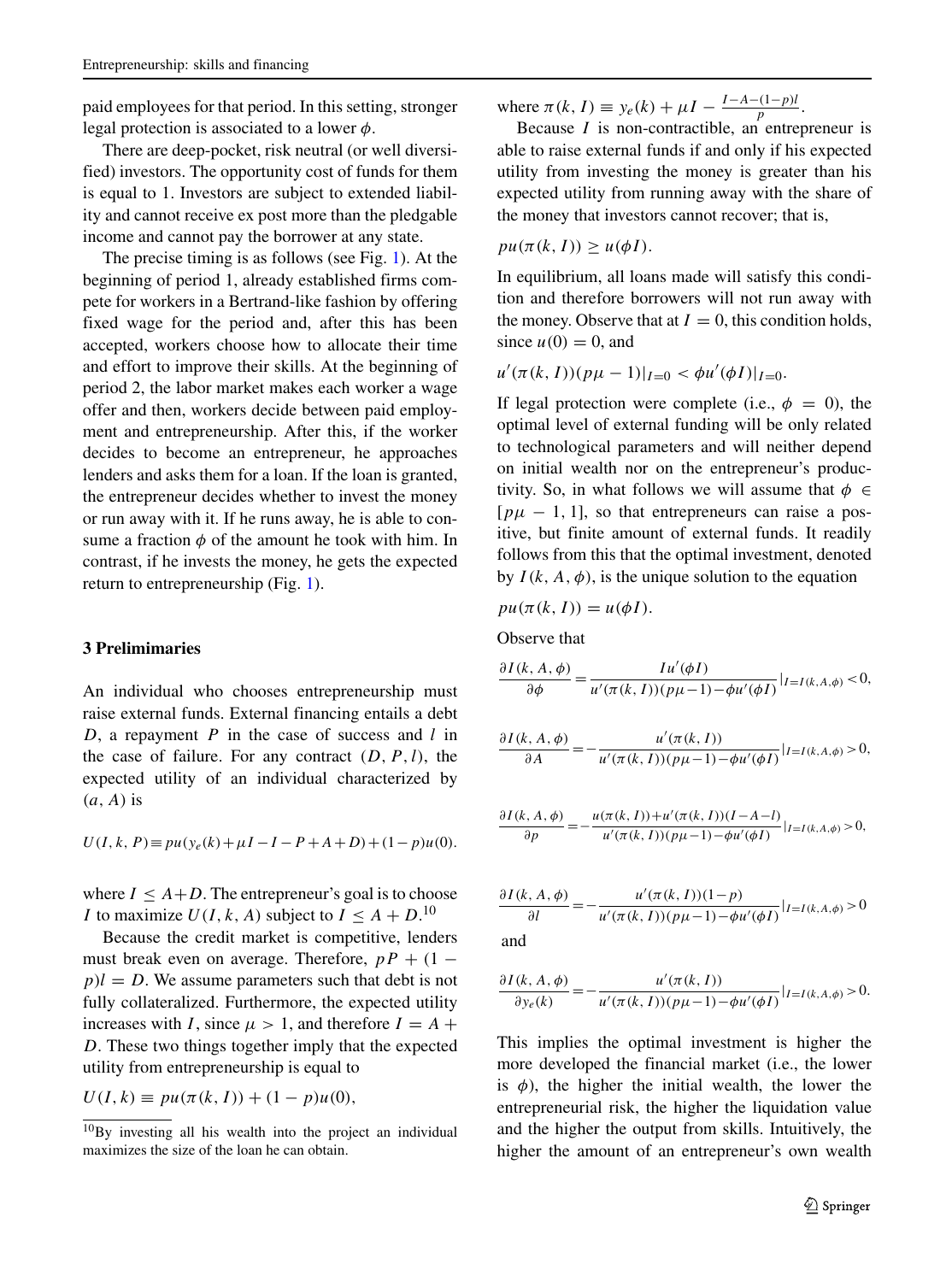#### <span id="page-6-1"></span>**Fig. 1** Timing



invested in the business, the larger the amount that the entrepreneur would lose in case of default, the lower the temptation to default, and the larger the sum that the creditor is willing to lend to the entrepreneur. Hence, the entrepreneur's wealth act as collateral, although the loan need not be fully collateralized. As a result, not all profitable business receive appropriate funding. Individuals with little wealth can borrow little, even if they have a balanced portfolio of skills. In fact, the entrepreneur's debt  $D(A)$  =  $max\{0, I(k, A, \phi) - A\}$  rises with *A*. Also, the fact that the optimal investment increases with  $(A, y_e(k))$ shows that the borrower can lever his wealth and skills.

It readily follows from the discussion above that the value of entrepreneurship upon success for a worker initially endowed with a portfolio of skills *a* and wealth *A* and who allocates his time according to *k* in period 1 is given by

$$
\pi(k) \equiv y_e(k) + \mu I(k, A, \phi) - \frac{I(k, A, \phi) - A - (1 - p)l}{p}.
$$
\n(2)

Because the labor market is competitive, Bertrandlike competition ensures that workers are paid their marginal productivity. Hence, the value of employment in the market for an old worker initially endowed with a portfolio of skills *a* and who allocates his time according to *k* in period 1 is

$$
y_w(k) \equiv \max\{h_1(k_1), h_2(k_2)\}.
$$
 (3)

Let  $k_{\text{}}$  be the lowest time dedicated to upgrade skill 1 such that the following holds:  $h_2(k_2) = h_1(k_1)$ . It follows from this that  $k = \frac{2a_2 - a_1}{a_1 + a_2}$ . Also, let  $k = \log a_1 + a_2$ . the lowest amount of time dedicated to upgrade skill 1 and  $k_{+}$  be the highest amount of time dedicated to upgrade skill 1 such that the expected utility from entrepreneurship exceeds that from paid employment; that is,  $pu(\pi(k)) \ge u(y_w(k) + A)^{11}$  $pu(\pi(k)) \ge u(y_w(k) + A)^{11}$  $pu(\pi(k)) \ge u(y_w(k) + A)^{11}$  By definition

 $k = \{k_-, k_+\}$ . Let  $K_e \equiv [k_-, k_+]$  and  $K_w \equiv [0, 1] \setminus$ *Ke*. Then, we get the following result.

**Proposition 1** *A worker endowed with a portfolio of skills a and wealth A who allocates his time according to k when young chooses entrepreneurship when old if*  $k \in K_e$  *and paid-employment if*  $k \in K_w$ *.* 

The occupational choice of a worker is entrepreneurship when the expected utility from entrepreneurship is greater than the expected utility from the wage in the best alternative job plus his initial wealth. This happens when (i) the expected return to the wealth invested in its own venture exceeds the return that wealth yields under paid employment; that is,  $p\mu > 1$ ; and (ii) the worker's first-period time allocation gives rise to a sufficiently balanced portfolio of skills; the strict complementarity between skills under entrepreneurship implies that the maximum return to skills is achieved when skills are equalized across tasks, while the strict substitution of skills in paid employment implies that the maximum return to skills is achieved under full specialization in the skill that is in excess of supply. This result is illustrated in Fig. [2.](#page-7-0)

#### <span id="page-6-0"></span>**4 The equilibrium occupational choice**

Because skill upgrading is non-contractible, each worker chooses *k* to maximize his second-period expected utility, denoted by  $U(k)$ . Hence, a young worker's problem is given by

$$
\max_{k \in [0,1]^2, k_1 + k_2 = 1} \{U(k)\},\
$$

where

$$
U(k) = \begin{cases} pu(\pi(k)) & \text{if } k \in K_e, \\ u(y_w(k) + A) & \text{if } k \in K_w. \end{cases}
$$

When a young worker anticipates that he will choose entrepreneurship when old, the optimal

<span id="page-6-2"></span><sup>&</sup>lt;sup>11</sup>Observe that  $k_− = 0$  if  $u(h_2(1) + A) ≤ pu(\pi(0, 1))$  and  $k_{+} = 1$  if  $u(h_1(1) + A) \leq pu(\pi(1, 0)).$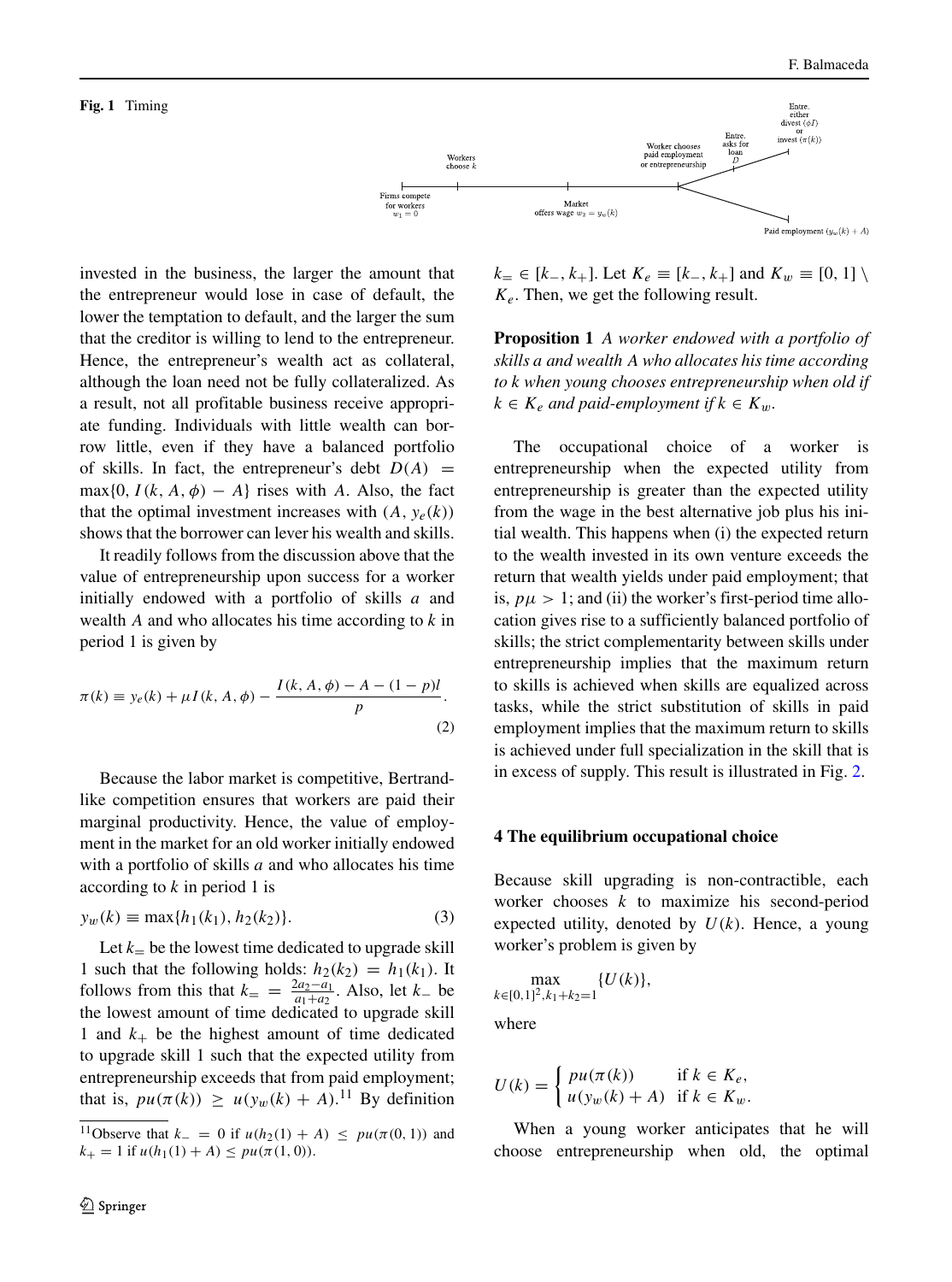<span id="page-7-0"></span>

**Fig. 2** Occupational Choice as a Function of *k* for a given *A*

investment strategy is to choose *k* so that skills are equalized across tasks; that is,

$$
h(a_1 + a_1k_1) = h(a_2 + a_2k_2).
$$

The solution is to choose  $k = (k_-, 1 - k_-)$ , since this allows the worker to maximize the expected return to entrepreneurship upon success and therefore the expected utility from it. In contrast, when a young worker anticipates that he will work as a paid employee, he will choose  $k = (0, 1)$ . This stems from the following facts: tasks are substitutes and therefore the return to skills is maximized when the worker specialize in one skill,  $a_1$  is in short supply and the technology by which skills are accumulated is identical across tasks. Hence, a young worker will choose  $k = (k_-, 1 - k_-)$  when the expected utility from entrepreneurship is higher than or equal to that under paid employment and he will choose specialization in the skill that is more abundant; i.e.,  $k = (0, 1)$ , otherwise. This leads to the following result.

**Lemma 1** *There exists a unique time allocation that solves the worker's optimization problem and this is given by:*

$$
k^* = \begin{cases} (0, 1) & \text{if } pu(\pi(k_-, 1 - k_-)) < u(y_w(0, 1) + A), \\ (k_-, 1 - k_-) & \text{if } pu(\pi(k_-, 1 - k_-)) \ge u(y_w(0, 1) + A). \end{cases}
$$
(4)

In what follows, we will assume the following

**Assumption 2**  $u(y_w(0, 1)) > pu(\pi(k_-, 1-k_-))|_{A=0}$ *and*  $pu(\pi(k_=, 1 - k_=))|_{A = \bar{A}} > u(y_w(0, 1) + A)$ .

The first part of this assumption establishes that the expected utility from paid-employment for a penniless individual who specializes in the skills that is more abundant is higher than the expected utility from entrepreneurship for a penniless individual who equalizes skills across tasks. The second establishes the opposite for the wealthiest individual in the economy.

Observe that

$$
\begin{aligned} &\frac{\partial (p u(\pi(k_=,1-k_=)))}{\partial A} \\&=-\frac{u'(\pi(k_=,1-k_=))\phi u'(\phi I((k_=,1-k_=),A,\phi))}{u'(\pi(k_=,1-k_=)) (p\mu-1)-\phi u'(\phi I((k_=,1-k_=),A,\phi))} > 0 \end{aligned}
$$

and

$$
\frac{\partial u(y_w(0,1) + A)}{\partial A} = u'(y_w(0,1) + A).
$$

It readily follows from this that whenever  $u(y_w(0, 1) +$ *A*) =  $pu(\pi(k_-, 1 - k_-)), pu(\pi(k_-, 1 - k_-))$ increases with *A* at a higher rate than  $u(y_w(0, 1) +$ *A)* does so. This follows from the fact that  $\phi \geq$  $p\mu - 1$ , and  $u(y_w(0, 1) + A) = pu(\pi(k_-, 1 (k=)) = u(\phi I((k=1-k=), A, \phi))$ . Thus, assumption 2 together with the Intermediate Value theorem imply that there exists a unique wealth level, denoted by  $A(a, \phi, p, l) \in (0, A)$ , such that  $pu(\pi(k_-, 1-k_-))$  >  $u(y_w(0, 1) + A)$  for all  $A > A(a, \phi, p, l)$ . Namely, the utility from entrepreneurship rises with wealth at a higher rate than the utility from paid-employment since an increase in wealth softens credit constraints, which has a multiplier effect, and the marginal return to wealth is higher, since credit is constraint due to imperfect creditors' protection.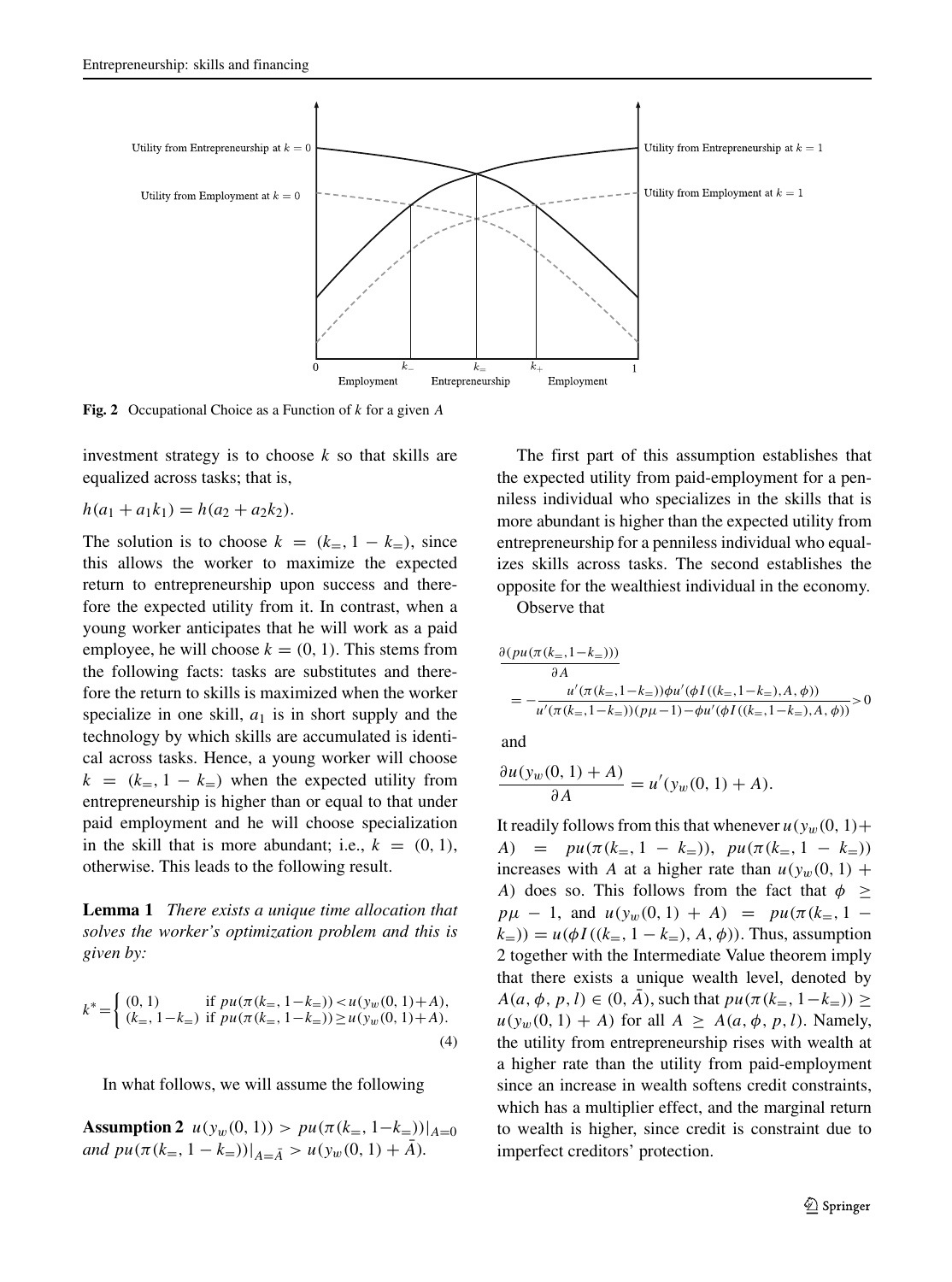Lets define the set of individuals that choose entrepreneurship as  $A_e \equiv \{A \in \mathcal{A} \mid A \geq A\}$  $A(a, \phi, p, l)$ } and the set of individuals that choose paid employment as  $A_w \equiv A \setminus A_e$ . Then, we have the following result.

**Proposition 2** *The optimal time allocation is the following*

$$
k^* = \begin{cases} (0,1) & \text{if } A \in \mathcal{A}_w \\ (k_-, 1 - k_-) & \text{if } A \in \mathcal{A}_e, \end{cases}
$$

Holding the skill endowment constant, wealthy workers' optimal skill upgrading strategy results in a fully balanced portfolio of skills since they anticipate that entrepreneurship will be their occupational choice when old. The reason is twofold: first, the higher the amount that an entrepreneur invests in his business, the larger the amount that he will lose in case he runs away with the money, the lower the temptation to default, and the larger the sum that the creditor is willing to lend to the entrepreneur; and second, because skills are perfect complements, a wealthy worker anticipates that by adopting a skill upgrading strategy that gives rise to a fully balanced portfolio of skills, he will be able to invest his personal wealth in a more profitable manner and also will be able to raise more external funds. Namely, the marginal return to each dollar invested in his own business is higher than the marginal return he gets from each dollar when he chooses paid employment. In fact, when personal wealth yields the same return under entrepreneurship and paid employment, no one will leave the current firm to be an entrepreneur. This is due to the fact that the marginal return to skills under entrepreneurship is always lower than or equal to that under paid employment and entrepreneurship entails risk, while paidemployment ensures a risk-free compensation. Poor workers' optimal skill-upgrading strategy entails full specialization in the skill in which they have an absolute advantage since they anticipate that they will work as paid employees in the future and skills are substitutes under paid employment. Hence, entrepreneurship, together with financial frictions, provides rich workers with incentives to upgrade their skills so that their portfolio of skills is fully balanced, while paid employment provides poor workers with incentives to specialize in the skill in which they have an absolute advantage; i.e., skill 2.

In the next proposition, comparative statics regarding the main parameters of interest are carried out.

#### **Proposition 3**

- (i) If  $\phi' > \phi$ , then  $A'_e \subseteq A_e$ ;
- (ii) If  $a'_1 > a_1$ , then  $A'_e \supseteq A_e$ ;
- (iii) *If*  $a'_2 > a_2$ , then either  $A'_e \supseteq A_e$  or  $A'_e \subseteq A_e$ ;
- (iv) If  $p' > p$ , then  $A'_e \supseteq A_e$ ,
- (v) If  $l' > l$ , then  $A'_e \supseteq A_e$ ;

This proposition shows that after financial frictions decrease, ceteris-paribus, there are poor individuals who choose to upgrade their skills so that their portfolio is fully balanced and before that they were upgrading their skills so as to specialize in the skill in which they have an absolute advantage. The reason is that a decrease in financial frictions lowers incentives to abscond with the money, which loosens credit constraints, while this has no impact under paid employment. An increase in *(p, l)* also softens credit constraints. The former happens because the entrepreneur is more likely to pay back debt and the latter happens because investors recover a greater share of the unpaid debt in the case of default. Hence, an increase in  $(p, l)$  increases the set (in the sense of strong set ordering) A*e*.

An increase in the skill that is in short supply (skill 1) increases the set  $A_e$ , since this raises the return to entrepreneurship due to the fact that the portfolio of skills becomes more balanced and does not change the return to paid employment, since the worker is already specialized in skill 2. An increase in the skill that is in excess of supply has an ambiguous effect. On the one hand, under paid employment, the worker is already specialized in skill 2 and thus an increase in this skill makes specialization even more profitable. On the other hand, an increase in skill 2 increases the productivity of skills under entrepreneurship since the worker adjusts its investment to keep its portfolio of skills balanced. This productivity gain allows the individual to raise more external funds. Thus, an increase in skill *a*<sup>2</sup> results in a multiplier effect under entrepreneurship. The aggregated impact of an increase in the skill in which the individual has an absolute advantage is ambiguous and depends on the initial endowment of skills and the degree of financial development *φ*.

To understand how the degree of balance of the skill portfolio affects the optimal occupational choice we will use polar coordinates; that is,  $a_1 = r \cos \varphi$  and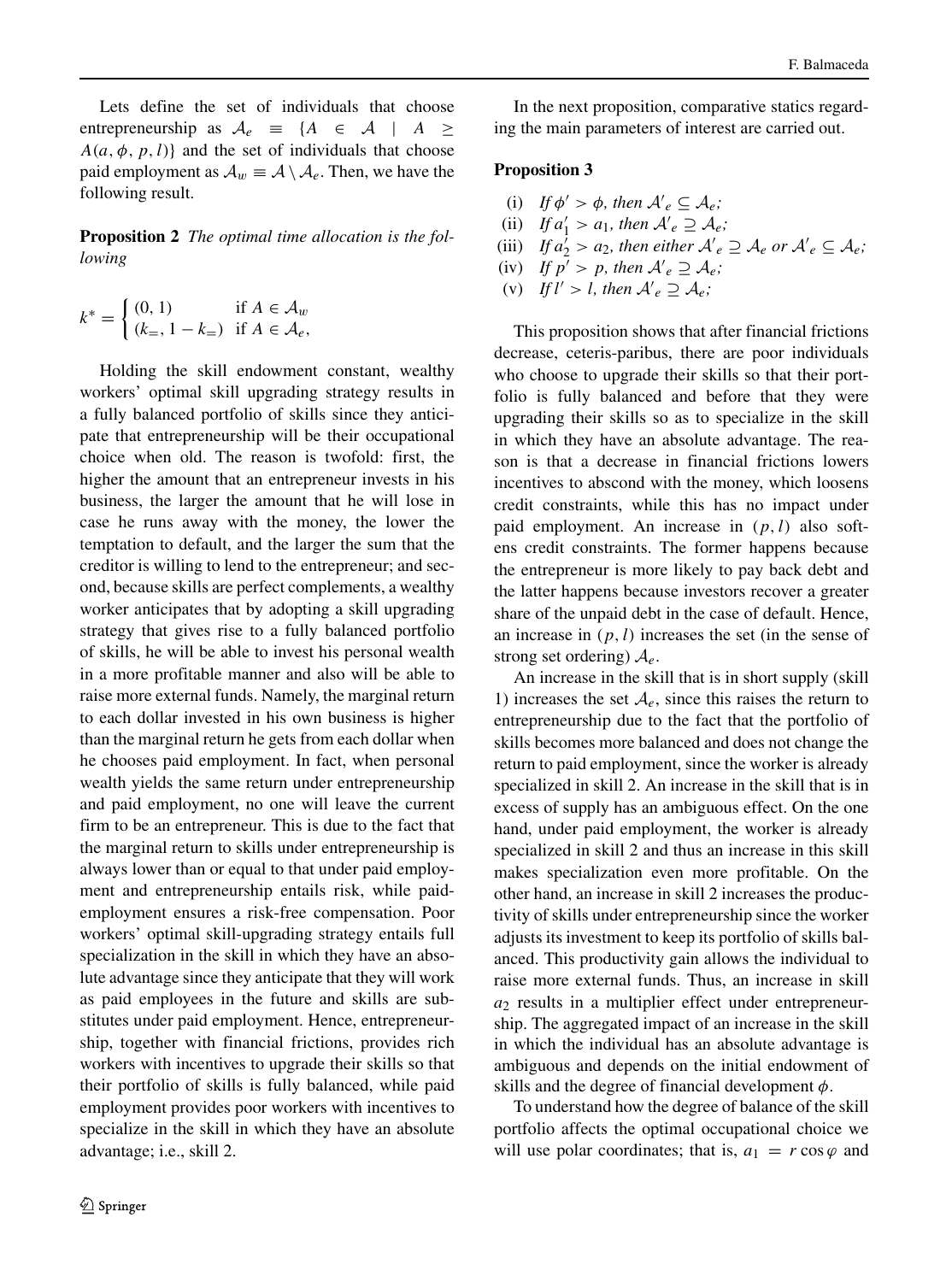$a_1 = r \sin \varphi$ , where  $r = \sqrt{a_1^2 + a_2^2}$  and  $\varphi \in \left[\frac{\pi}{4}, \frac{\pi}{2}\right]$  is the angle of the vector  $(a_1, a_2)$ . This allows us to vary skill inequality without increasing their levels.  $\varphi$  is the measure of skill inequality used here.

The wealth threshold falls as skills become more homogeneous if and only if

$$
\frac{\partial A(a,\phi,p,l)}{\partial \varphi} = \frac{\partial A(a,\phi,p,l)}{\partial y_e(k^*)} \frac{\partial y_e(k^*)}{\partial \varphi} + \frac{\partial A(a,\phi,p,l)}{\partial y_w(k^*)} \frac{\partial y_w(k^*)}{\partial \varphi} > 0.
$$

Substituting into for the corresponding derivatives we get that

$$
\frac{\partial A(a, \phi, p, l)}{\partial \varphi} \n= \frac{\partial A(a, \phi, p, l)}{\partial y_e(k^*)} h'(3\alpha(\varphi)r \sin \varphi) 3r \frac{\cos^3 \varphi - \sin^3 \varphi}{(\cos \varphi + \sin \varphi)^2} \n+ \frac{\partial A(a, \phi, p, l)}{\partial y_w(k^*)} h'(2r \sin \varphi) 2r \cos \varphi.
$$
\nwhere  $\alpha(\varphi) = \frac{\cos \varphi}{\cos \varphi + \sin \varphi}$ ,

$$
\frac{\partial A(a,\phi,p,l)}{\partial y_w(k^*)} = \frac{\frac{\partial u(y_w(0,1)+A)}{\partial y_w(k^*)}}{\frac{\partial (pu(\pi(k_{-1}-k_{-})))}{\partial A} - \frac{\partial u(y_w(0,1)+A)}{\partial A}} |A=A(a,\phi,p,l) > 0
$$
\n(5)

and

$$
\frac{\partial A(a,\phi,p,l)}{\partial y_e(k^*)} = -\frac{\frac{\partial (pu(\pi(k^*))}{\partial y_e(k^*)}}{\frac{\partial (pu(\pi(k^*))}{\partial A} - \frac{\partial u(y_w(0,1)+A)}{\partial A})}|_{A=A(a,\phi,p,l)} < 0.
$$
\n(6)

Hence,  $A(a, \phi, p, l)$  rises as  $\phi$  increases if and only if

$$
- pu'(\pi(k^*))h'(3\alpha(\varphi)r\sin\varphi)3\frac{\cos^3\varphi - \sin^3\varphi}{(\cos\varphi + \sin\varphi)^2} + u'(y_w(0, 1) + A)h'(2r\sin\varphi)2\cos\varphi > 0.
$$

The inequality holds since  $\sin \varphi \in [\frac{\sqrt{2}}{2}, 1]$  and  $\cos \varphi \in$  $[0, \frac{\sqrt{2}}{2}].$ 

Because as  $\varphi$  increases, the skill portfolio becomes more unbalanced, we conclude the following.

**Proposition 4** *As the skill endowment becomes more balanced,*  $A(a, \phi, p, l)$  *falls.* 

This shows that a more balanced endowment of skills results in a lower wealth threshold above which entrepreneurship is optimal. Because the skill production technology is strictly concave,  $3\alpha(\varphi)r\sin\varphi \leq$ 

 $2r \sin \varphi$  and the individual adjusts the optimal time allocation to keep the portfolio fully balanced, the more homogeneous the skills, the higher the marginal return to skills at the point where skills are equalized across tasks. Thus, the return to skills under entrepreneurship is higher. This not only increases the return to entrepreneurship directly but also softens credit constraints, which increases investment even further.

Lets define a low-wealth individual as one whose his initial wealth is such that he will choose paid employment regardless of how balance is his portfolio of skills; that is,  $A \leq A(a, \phi, p, l)|_{\alpha(a)=1/2}$ ; a high-wealth individual as one whose initial wealth is such that he will choose entrepreneurship regardless of how balance is his portfolio of skills; i.e.,  $A > A(a, \phi, p, l)|_{\alpha(a) = \alpha(a, \bar{a})}$ ; and a middle-wealth individual when his initial wealth is such that  $A(a, \phi, p, l)|_{\alpha(a) = \alpha(a, \bar{a})} \geq A$  $A(a, \phi, p, l)|_{\alpha(a)=1/2}.$ 

These results show that despite the fact that the are no fixed entry costs into entrepreneurship, lowwealth individuals will work as paid employees and will specialize in the skill in which they have an absolute advantage regardless of their initial endowment of skills. High-wealth individuals will end-up working as entrepreneurs regardless of their initial portfolio of skills. Middle-wealth individuals who are endowed with an unbalanced set of skills will end-up working as paid employees and will specialize in the skill in which they have an absolute advantage. In contrast, those endowed with a balanced set of skills will work as entrepreneurs and choose a first-period time allocation that equalizes skills across tasks. Thus, entrepreneurs come from high-wealth individuals and middle-wealth individuals endowed with a balanced portfolio of skills.

#### <span id="page-9-0"></span>**5 Welfare and economic policies**

In this section, we discuss the welfare consequences of different policies aimed at increasing entrepreneurship. To better understand the results in this section, it is worthwhile to have in mind that in the absence of financial frictions, everyone will able to raise as much external funds as desired, and because the marginal return to capital is constant, everyone will choose entrepreneurship when old.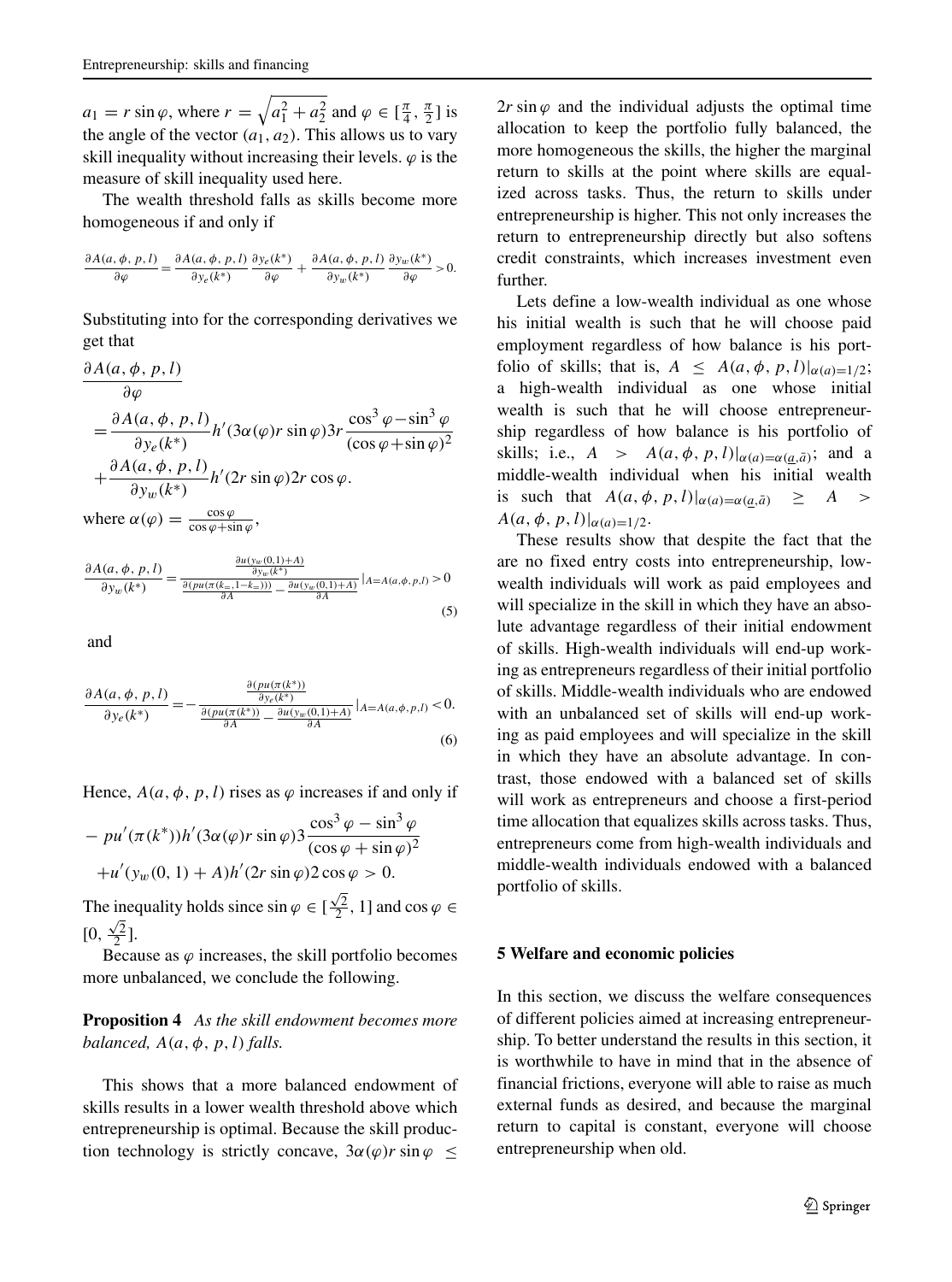5.1 Financial development, entrepreneurial risk, and liquidation value

Lets define total expected welfare as the sum of the workers and firms's utilities. Because the labor market is competitive, firms' profits are zero in each period and therefore total welfare is equal to

$$
W(\phi, p, l) \equiv \int_{a \in [\underline{a}, \bar{a}]^2} \left( \int_{A \in \mathcal{A}_e} p u(\pi(k^*)) dG(A, a) + \int_{A \in \mathcal{A}_w} u(y_w(k^*) + A) dG(A, a) \right) da.
$$

A change in parameter  $x \in \{\phi, p, l\}$  results in a change in welfare equal to

$$
\frac{\partial W(\phi, p, l)}{\partial x} = \int_{a \in [\underline{a}, \bar{a}]^2} \left( \int_{A \in \mathcal{A}_{\epsilon}} p u'(\pi(k^*)) \frac{\partial \pi(k^*)}{\partial x} dG(A, a) + \int_{A \in \mathcal{A}_{w}} u(y_w(k^*) + A) \frac{\partial y_w(k^*)}{\partial x} dG(A, a) \right). (7)
$$

The first-term is the change in total welfare due to a change in  $x$  for those who choose entrepreneurship and the second term is the same for those who choose paid-employment. An improvement in financial development (i.e., a decrease in *φ*) results, ceteris-paribus, in an increase in the return to entrepreneurship since it enhances access to external funds. The second term is zero since financial frictions do not affect the value generated by paid employment. Hence, an improvement in financial development increases welfare. An increase entrepreneurial risk, as measured by the probability of success  $p$ , increases the utility of entrepreneurship since success is more likely and this increases access to external funds, and has no impact on paid employment since the payment from paid employment does not entail uncertainty. An increase in liquidation value also enhances access to external funds since, upon bankruptcy, investors recover a higher share of the loan. Hence, we have the following result.

#### **Proposition 5** *Welfare falls with φ and rises with (p, l).*

The rationale regarding changes in  $\phi$  is different from that in poverty trap models such as Banerjee and Newman [\(1993\)](#page-15-1) where improving financial development also unambiguously leads to a welfare improvement. The reason stems from the fact that their result relies on indivisibilities due to the existence of fixed

set-up costs, while ours is due to the relationship between financial development and the amount of external funds needed to make entrepreneurship more profitable than paid employment. It is also different from Ghatak et al. [\(2001\)](#page-16-4) in that they consider financial and labor market frictions and show that improvements in financial frictions might exacerbate the negative impact of labor market frictions. In their model that occurs because financial frictions create rents. This rents motivate workers to work harder in order to save enough to be able to finance the fixed set-up costs that entrepreneurship requires and in that way being able to get the rents that entrepreneurship yields. This is, again, possible due to indivisibilities not present in our model.

#### 5.2 Government lending support

Many of those who choose entrepreneurship do so in part because of the existence of government programs designed to promote exactly this. Tax-cut are given to small business and many of them are exempt from regulations that apply to large business. In the US, the Small Business Administration (SBA), whose mission is "to maintain and strengthen the nation's economy by enabling the establishment and vitality of small business" was authorized by mean of the Small Business Act of 2010 to increase the business lending support available to small business owners to more than \$12 billion and to provide up to \$50 million grants to Small Business Development Centers across the country. In the UK, angel investors receive generous tax credits under the EIS/SEIS program.[12](#page-10-0) New Zealand has a government fund that matches private angel investments.<sup>[13](#page-10-1)</sup> Wilson and Silva  $(2013)$ provide a comprehensive discussion of government policies for early stage funding across the OECD. Most countries have policies aimed at facilitating small entrepreneurs access to external funds.

Lets suppose there is a support program that provides an amount  $S \in \mathbb{R}_+$  to anyone who chooses entrepreneurship. An increase in *S* is equivalent to increase the wealth to anyone who chooses entrepreneurship. Because this policy entails fiscal resources, we will assume that there is a

<span id="page-10-0"></span><sup>1</sup>[2https://www.gov.uk/government/publications/the-enterprise](https://www.gov.uk/government/publications/the-enterprise-investment-scheme-introduction)[investment-scheme-introduction.](https://www.gov.uk/government/publications/the-enterprise-investment-scheme-introduction)

<span id="page-10-1"></span><sup>13</sup>See [http://www.nzvif.co.nz/what-we-offer/seed-co-investment](http://www.nzvif.co.nz/what-we-offer/seed-co-investment-fund)[fund.](http://www.nzvif.co.nz/what-we-offer/seed-co-investment-fund)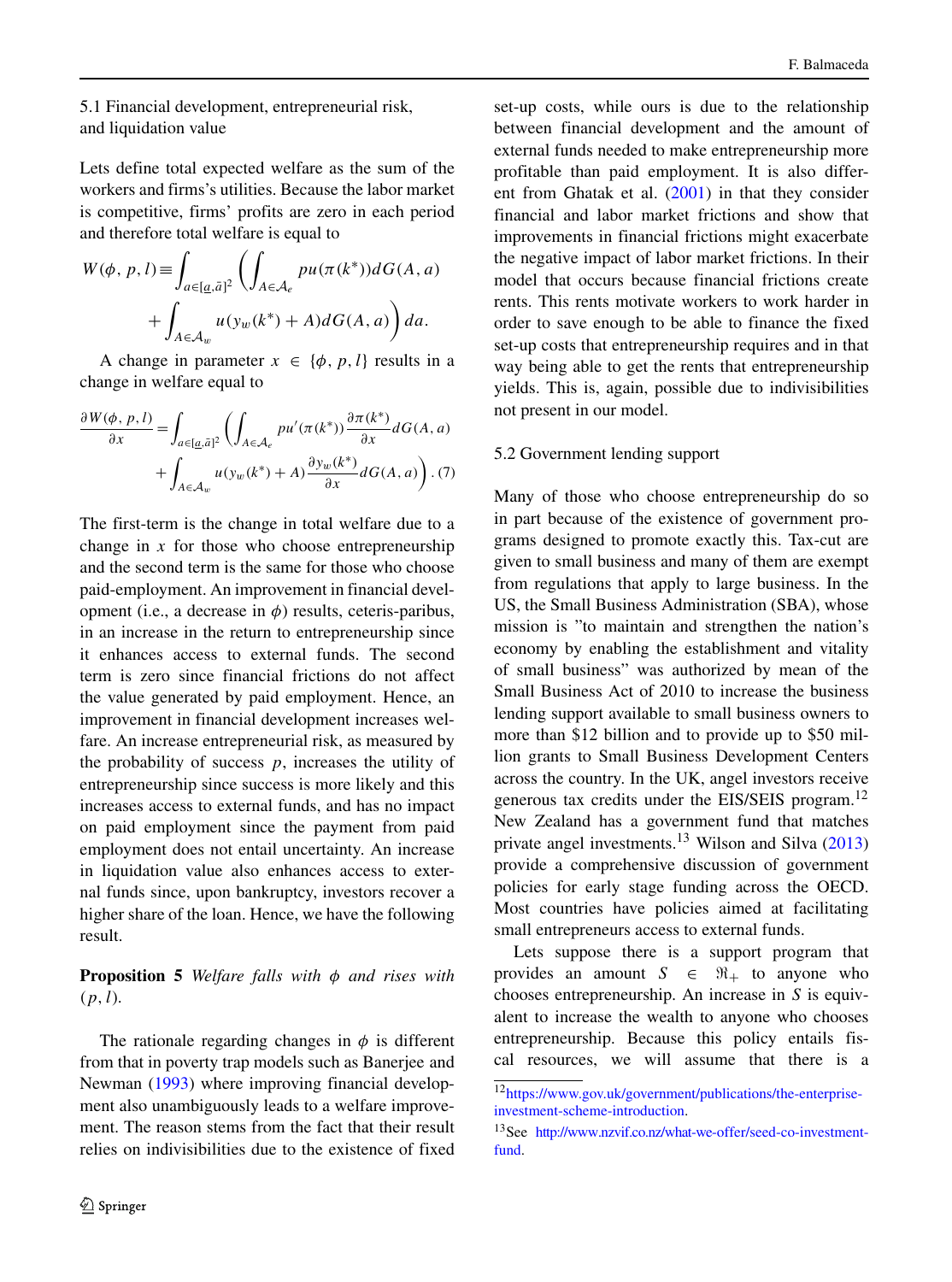shadow cost per dollar invested equal to *c*. Lets define  $A(a, \phi, p, l, S)$  as the wealth level such that  $U(k_-, 1 - k_-) = U(0, 1)$  when an individuals' wealth is given by  $A + S \in [S, \overline{A} + S]$  for those who choose entrepreneurship and by  $A \in [0, A]$  for those choosing paid employment. We can also define  $\mathcal{A}_{e}(S)$  and  $\mathcal{A}_{w}(S)$  as before, but considering  $A + S$ instead of *A* for individuals choosing entrepreneurship. Thus, the program has a total cost equal to  $c \int_{a \in [a,\bar{a}]^2} \int_{A \in \mathcal{A}_e(S)} S dG(A, a)$ .<br>
Lets denote total welfare in this case by

 $W(\phi, p, l, S)$ . Then, it is straightforward to show that

$$
\frac{\partial W(\phi, p, l, S)}{\partial S} = \int_{a \in [\underline{a}, \overline{a}]^2} \int_{A \in \mathcal{A}_{e}(S)} \left( pu'(\pi(k^*)) \frac{\partial \pi(k^*)}{\partial S} - c \right) dG(A, a) - \int_{a \in [\underline{a}, \overline{a}]^2} cSg(A(a, \phi, p, l, S), a) da. \tag{8}
$$

The return to entrepreneurship increases with *S* because this increases investment directly and indirectly by means of relaxing credit constraints. Holding the number of entrepreneurs constant, increasing the amount given to any entrepreneur entails a cost *c* perdollar invested. Yet, it also induces more individuals to choose entrepreneurship, which raises the program's total costs. Hence, welfare increases with an increase in financial support to entrepreneurs whenever the gains from entrepreneurship exceed the shadow costs of the funds invested in the program. In fact, one can easily check that if  $\frac{\partial \pi(k^*)}{\partial S}|_{S=0} > c$ , welfare rises with *S* when evaluated at  $S = 0$ . Therefore, a support program providing entrepreneurs with a small amount will be welfare enhancing, since it softens credit constraints and entails small shadow costs.

#### 5.3 Wealth redistribution

Lets consider a distributive-tax policy that imposes a tax *t* on wealth and tax revenues are redistributed uniformly to everyone in the economy. This policy takes wealth away from those who have an above average wealth and gives that to those with a below average wealth. In fact, the after-tax wealth for someone endowed with wealth *A* is given by  $A(t) = A - t(A - t)$  $E(A)$ ). This implies that the before-tax wealth distribution is a mean-preserving spread of the after-tax wealth distribution.

Lets define  $A(a, \phi, p, l, t)$  as the wealth level such that  $U(k_-, 1 - k_-) = U(0, 1)$  when individuals' initial wealth is given by  $A(t) \in [0, \overline{A}]$ . We can also define  $A_e(t)$  and  $A_w(t)$  as before, but considering *A(t)* instead of *A*. It is easy to check that

$$
A(a, \phi, p, l, t) = \max \left\{ 0, \frac{1}{1-t} A(a, \phi, p, l) - \frac{t}{1-t} \mathbb{E}(A) \right\}.
$$

It readily follows from this that  $A(a, \phi, p, l, t)$  rises with *t* if  $A(a, \phi, p, l) \leq \mathbb{E}(A)$  and falls otherwise. Hence, holding wealth constant, an increase in the redistributive tax makes entrepreneurship more likely when the average wealth  $E(A)$  is low and makes that less likely when the opposite holds. Lets denote total welfare when workers' initial wealth is  $A(t) \in [0, A]$  by  $W(\phi, p, l, t)$ . It is easy to check that

$$
\frac{\partial W(\phi, p, l, t)}{\partial t} = \int_{a \in [\underline{a}, \bar{a}]^2} \left( \int_{A \in \mathcal{A}_e(t)} p u' \left( \pi(k^*) \right) \frac{\partial \pi(k^*)}{\partial t} dG(A, a) + \int_{A \in \mathcal{A}_w(t)} u' \left( y_w(k^*) + A(t) \right) \frac{\partial \left( y_w(k^*) + A(t) \right)}{\partial t} dG(A, a) \right).
$$
\n(9)

The first-term is the change in total welfare due to a change in the redistributive tax for those who choose entrepreneurship and the second term is the same for those who choose paid-employment. An increase in *t* rises, ceteris-paribus, the return to entrepreneurship for those with a below average wealth due to the fact that this improves their access to external funds, and worsens that for those with an above average wealth. It also increases the utility from paid employment for those with a below average wealth and decreases that for those with an above average wealth. Hence, a distributive-tax policy has an ambiguous effect on welfare.

In poverty trap models such as Banerjee and Newman [\(1993\)](#page-15-1), redistribution of income can increase the number of firms operating in the economy. This effect is absent in the model proposed by Ghatak et al. [\(2001\)](#page-16-4), since in theirs there is always full employment. In our model wealth redistributions have positive and negative consequences despite the fact that there is always full employment. The reason stands for the fact that wealth is non-transferable due to risk aversion and that changes in wealth affect the amount of external resources that an individual can raise. The overall effect will depend, among other things, on the correlation between personal wealth and skills.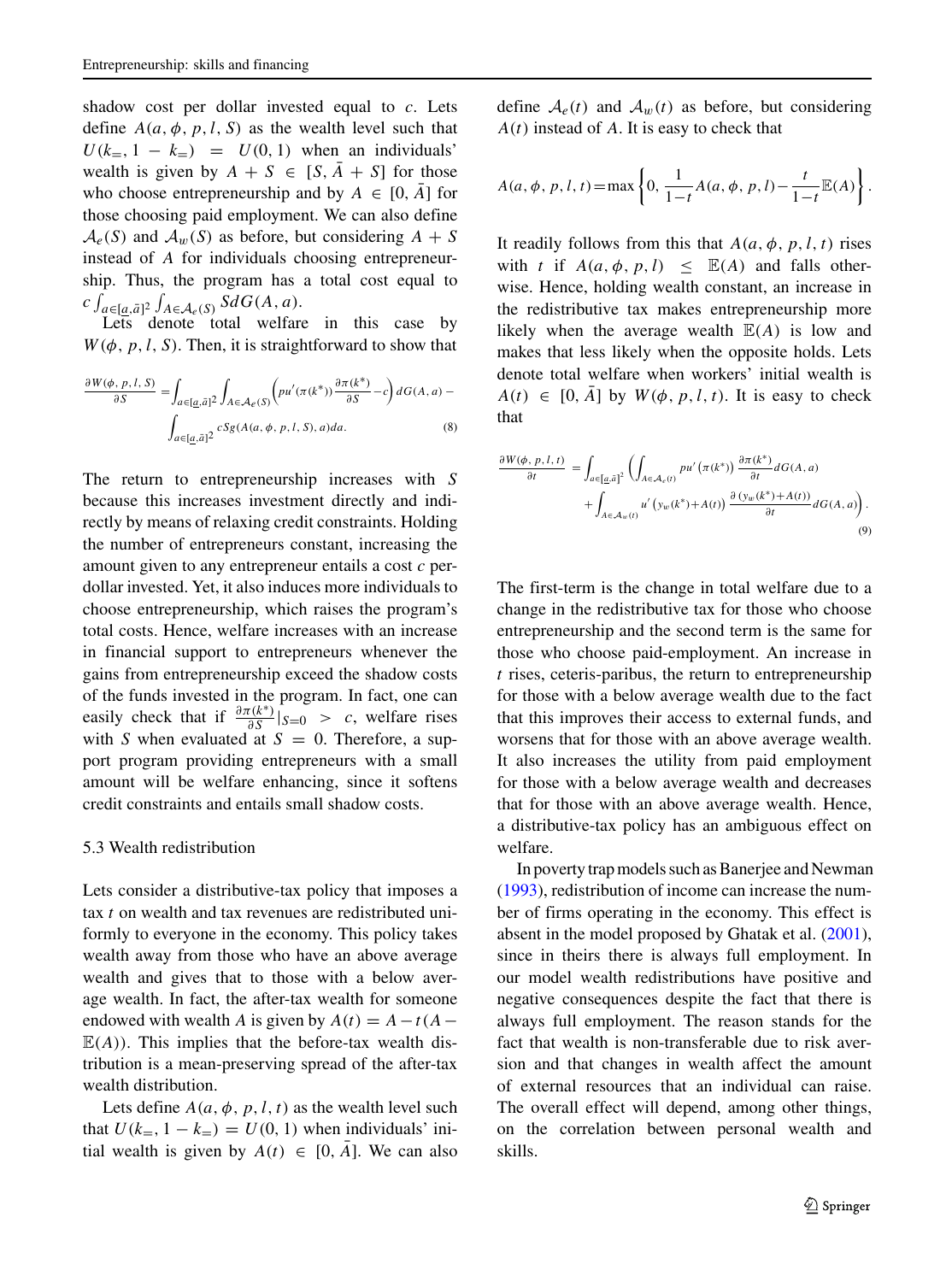#### <span id="page-12-0"></span>**6 Entrepreneurship, financing, wealth, and skills**

The literature on the relationship between entrepreneurship and financing has two main strands: one that deals with variation across individuals' wealth to study how the likelihood of starting a new business varies with personal wealth or recent changes therein after controlling for other personal characteristics such as skills. The assumption underlying this literature is that a positive relationship between wealth and propensity to entrepreneurship should be observed only if financial constraints exists. The second strand examines the impact of financial development on entrepreneurship. This literature usually use variation across regions to study how differences in observable characteristics of financial sectors such as credit protection and bank competition relates to entrepreneurs access to finance and the rate of new firm formation. This literature finds that improvements in financial development increase entrepreneurship. In this sub-section we deal with both strands.

Lets define the cross-sectional mean probability that a worker chooses entrepreneurship by

$$
Prob(\phi, p, l, \varphi) = \int_{a \in [\underline{a}, \bar{a}]^2} \int_{A \in \mathcal{A}_e} dG(A, a).
$$

This rises with parameter  $x \in {\phi, p, l, \phi}$  if and only if

$$
\frac{\partial Prob(\phi, p, l, \varphi)}{\partial x} = -\int_{a \in [\underline{a}, \overline{a}]^2} \frac{\partial A(a, \phi, p, l)}{\partial x} \times g(A(a, \phi, p, l), a) da.
$$

#### **Proposition 6**

- (i) *The cross-sectional mean probability that a worker chooses entrepreneurship decreases with*  $\phi$  *and increases with*  $(p, l, \varphi)$ *.*
- (ii) *A first-order stochastic improvement in the wealth distribution, holding skills constant, increases the cross-sectional mean probability that a worker chooses entrepreneurship.*

The evidence pointing out to a positive relationship between financial development as measured by *φ* and entrepreneurship is vast. Berkowitz and White [\(2004\)](#page-15-8) investigate how personal bankruptcy law affects small firms' access to credit. They find that small firms located in states with unlimited rather than low homestead exemptions are more likely to be denied credit, and when loans are made, they are smaller and interest rates are higher. Fisman and Love [\(2003\)](#page-16-10) find that start-up firms have more problems dealing with weak financial development even when already established firms are able to use trade credit as a substitute for formal financing. Guiso et al. [\(2004\)](#page-16-11) study local variation in the supply of credit across regions in Italy. They find that regions with more developed capital markets promote firm entry and growth of new firms and increase the probability that individuals start a new business. Paravisini [\(2008\)](#page-16-12) shows using Argentinean banks facing constraints to external financing that these translate into credit constraints to undertake new business opportunities. Kerr and Nanda [\(2009a,](#page-16-13) [b,](#page-16-14) [2010\)](#page-16-15) study, using micro-data from the US Census Bureau, the effect of US branch banking deregulations on the entry size of new firms. They find that the average entry size for startups did not change following deregulations. However, among firms that survived at least four years, a greater proportion of firms entered either at their maximum size or closer to the maximum size in the first year. They report that the magnitude of these effects is small compared to the much larger changes in entry rates of small firms following the reforms. These results highlight that this large-scale entry at the extensive margin can obscure the more subtle intensive margin effects of changes in financing constraints. Beck and Demirgüc-Kunt [\(2005\)](#page-15-9) finds using a sample of 54 countries that the smallest firms are the most constrained ones, and that financial and institutional development weakens the constraining effects of financial, legal, and corruption obstacles and that small firms are the ones that benefit the most. Beck et al. [\(2008\)](#page-15-10) report that small firms and firms in countries with poor institutions use less external finance, especially bank finance. Protection of property rights increases external financing of small firms significantly more than of large firms, mainly due to its effect on bank finance. This suggests that the return to entrepreneurship or small firms is more sensitive to improvements in financial development.

The evidence regarding the existence of a positive relationship between different measures of personal wealth and propensity to become an entrepreneur is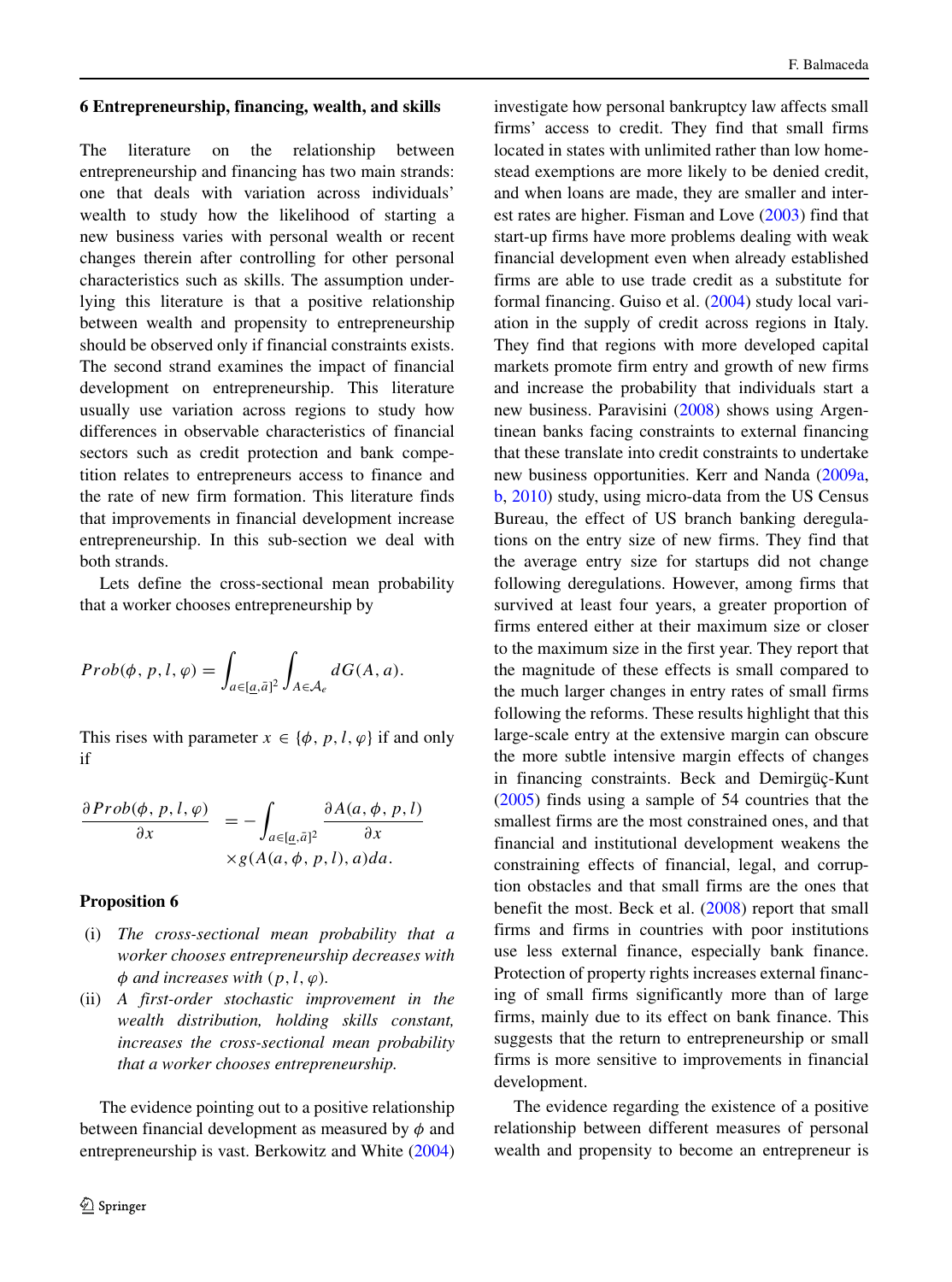bountiful. Evans and Jovanovic [\(1989\)](#page-16-6), Evans and Leighton [\(1989\)](#page-16-16), Berglann et al. [\(2011\)](#page-15-11), Gentry and Hubbard [\(2004\)](#page-16-17), Blanchflower and Oswald [\(1998\)](#page-15-12), Holtz-Eakin et al. [\(1994a,](#page-16-18) [b\)](#page-16-19), Hurst and Lusardi [\(2004\)](#page-16-20) and Nanda [\(2010\)](#page-16-21) find, using different countries, control variables and estimators, a positive correlation between the probability to start a new business and personal or family wealth and whether the individual ever received an inheritance or a gift. However, Gentry and Hubbard [\(2004\)](#page-16-17), Nanda [\(2010\)](#page-16-21) and Hurst and Lusardi [\(2004\)](#page-16-20) report that this relationship holds only for individuals at the top of the personal wealth distribution. One could argue that this result is driven by low-ability individuals who can afford to start (and sometimes continue running) weaker firms because they do not face the discipline of external finance. Mondragón-Vélez  $(2009)$  $(2009)$  argue that this is due to the fact that skills and personal wealth are positively correlated. In fact, using the same data as Hurst and Lusardi [\(2004\)](#page-16-20) and controlling for the positive correlation in his data, he shows that the estimated probability of transition to entrepreneurship is hump-shaped in personal wealth across cohorts defined by age and education.

The evidence regarding the relationship between skills and entrepreneurship shows that a more balanced portfolio of skills favors entrepreneurship. Hartog et al. [\(2010\)](#page-16-23) find that general skills has a stronger impact on entrepreneurial incomes than on wages. Entrepreneurs and employees benefit from different sets of specific abilities: Language and clerical abilities have a stronger impact on wages, whereas mathematical, social and technical skills affect entrepreneurial incomes more strongly, but consistent with the model's predictions, a more balanced portfolio of skills results in higher income for entrepreneurs only. Lazear [\(2004\)](#page-16-24) shows, using data from the Stanford MBA alumni and the CPS, that individuals who have had a more varied career, as measured by having perform more roles during their career, are more likely to be entrepreneurs. In addition, those who studied a more varied curricula are more likely to be entrepreneurs and to engage in starting a larger number of ventures during the career. There are two potential interpretations of this evidence: first, having a more balanced endowment of skills may correlate positively with the number of roles that a worker can play in his career; and second, this correlation is the result of conscious decisions to train themselves so that their

portfolio of skills becomes more balanced over time. Lazear's [\(2004\)](#page-16-24) argues that his evidence provides stronger support in favor of the second interpretation. Our model shows that whether the first or second rationalization of the evidence is correct will depend on the initial personal wealth level of each worker; for high- and low-wealth individuals the initial endowment of skills is irrelevant, while for middle-wealth individuals, the initial endowment as well as the skill upgrading strategy are decisive. Lazear's [\(2004\)](#page-16-24) data base does not have information on personal wealth and therefore he cannot control for access to finance, and the relationship between that and the degree of balance of skill portfolio uncovered in this paper.

Hartog et al. [\(2010\)](#page-16-23) show that the choice between entrepreneurship and wage employment is negatively related to education but non-significant. Sluis Van der et al. [\(2008\)](#page-16-25), after a detailed review of the literature, find the impact of education on selection into entrepreneurship is insignificant; the effect of education on performance is positive and significant; and the effect of education on earnings is smaller for entrepreneurs than for employees in Europe, but equal or larger in the USA Cagetti and De Nardi [\(2006\)](#page-15-13) find, using data from the Survey of Consumer Finance and defining entrepreneurs as business owners, that the fraction of entrepreneurs with a college degree is 15–20 percent higher than the fraction for the rest of the population, while the fraction of entrepreneurs with a high school degree or less is 15–20 percent lower than the rest of the population. Oosterbeek et al. [\(2010\)](#page-16-26) show that entrepreneurs have higher returns to formal education than employees. Their analysis indicates that the higher returns to formal education for entrepreneurs might be due to the fewer organizational constraints they face, leading to more personal control over how to use their human capital, compared to employees. Astebro [\(2012\)](#page-15-14) reports that skills and schooling has a greater return on entrepreneurship than on work and Astebro and Bernhardt [\(2005\)](#page-15-15) estimate that 60% of the credit constraints are determined by human capital. Parker and Van Praag [\(2006\)](#page-16-27) find that an extra year of schooling increases the return by 13.7% and decreases capital constraints by 1.18 percentage points.

Thus, the evidence here, together with the model results, suggests that studies looking at the relationship between schooling and occupational choice should: (i) focus on what schooling does in terms of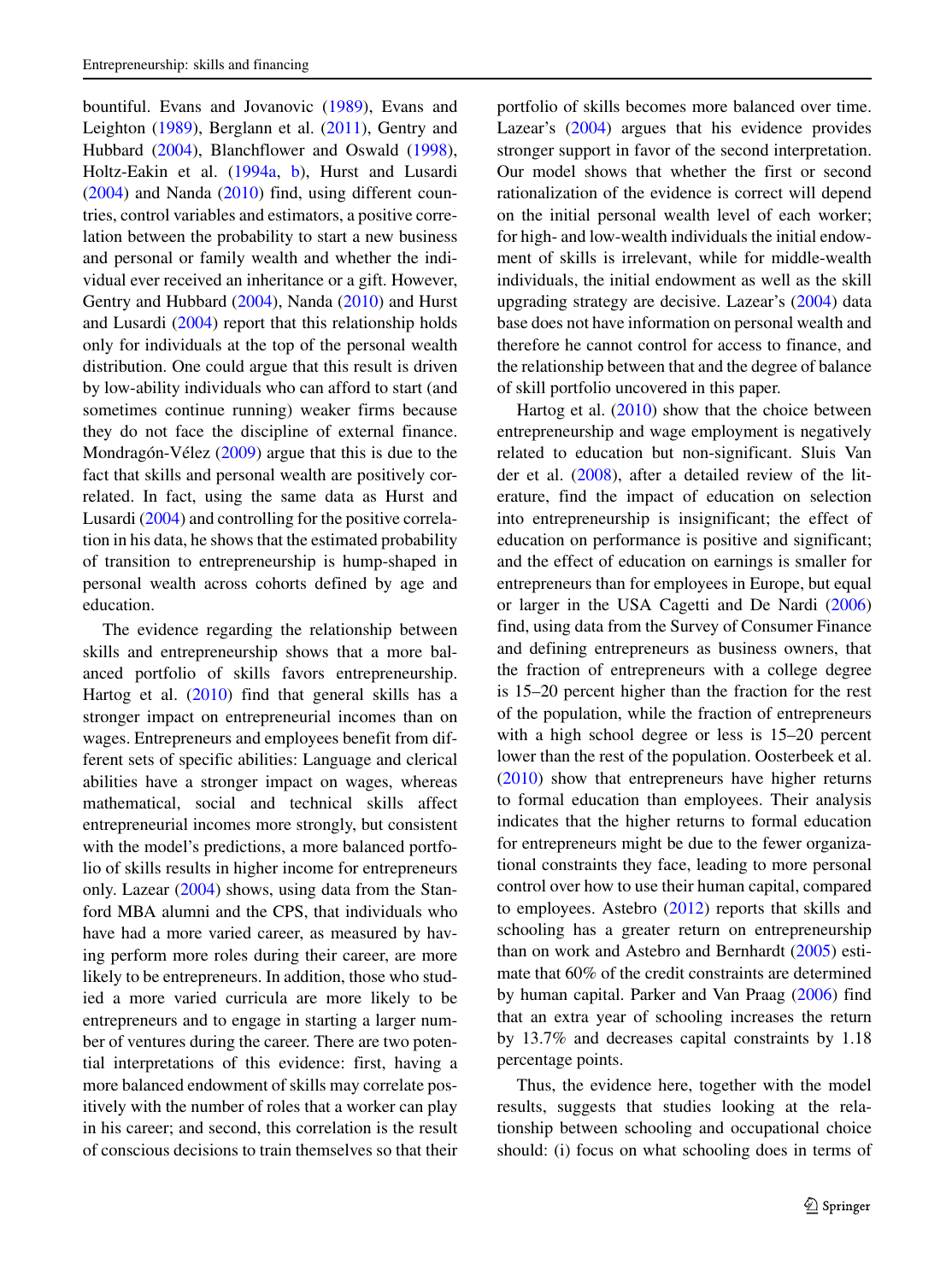the skill portfolio more than on what it does to the skill levels themselves; and (ii) control for personal wealth.

#### <span id="page-14-0"></span>**7 Final comments**

The choice between paid employment and entrepreneurship has been a concern for economists since the very beginnings due to the impact that it has on productivity, welfare and inequality. The evidence points to entrepreneurship as an important factor in determining these, yet we do not have a full understanding of why individuals undertake entrepreneurial activities and what are the characteristics of those who undertake and succeed at them. This is necessary to understand the mechanisms by which entrepreneurship impact productivity, welfare and inequality.

This paper provides a model that takes into account the main empirical determinants of entrepreneurship- —personal wealth, credit constraints and the portfolio of skills—and argues that the likelihood of being an entrepreneur depends on the relationship between these. Namely, for high- and low-wealth individuals initial skills matter for performance, but they do not affect the choice between paid employment and entrepreneurship. In contrast, for middle-wealth individuals initial skills are crucial. Those who enter the labor market with a balanced portfolio of skills will undertake entrepreneurship and those who enter the labor market with an unbalanced portfolio of skills will specialize in the skill in which they have an absolute advantage and will chose paid employment. Thus, selection into entrepreneurship is a complex issue determined by the interaction between wealth, skill levels, and heterogeneity.

It is worthwhile to end noticing that this article does not deal with an important issue in the entrepreneurship literature, which is the relationship between cross-sectional and longitudinal mean returns. Astebro [\(2012\)](#page-15-14) in a detailed review of the literature on the returns to entrepreneurship documents the existence of a return-toentrepreneurship puzzle, i.e., that despite working longer hours and bearing greater risks, the cross-sectional median return to entrepreneurship is lower than that to paid employment, while the cross-sectional mean return is about the same (see, for instance, Evans and Leighton [1989;](#page-16-16) Carrington et al. [1996;](#page-15-16) Hamilton [2000;](#page-16-28) Moskowitz and Vissing-Jørgensen  $2002$ ).<sup>[14](#page-14-1)</sup> Manso [\(2016\)](#page-16-30) provides an explanation to this phenomena based on the potential biases that arise when the return to entrepreneurship is evaluated based on cross-sectional instead of longitudinal data. There are three potential biases in cross-sectional means: survivorship bias, experimentation bias, and attribution biases. Under certain particular assumptions, he shows that these biases may interact in such a way that cross-sectional mean returns to entrepreneurship are downward biased and cross-sectional mean returns to paid employment are upward biased. Using data from NLSY, he shows that we should be specially careful when using cross-sectional data to measure returns to entrepreneurship since they do not take into account the existence of a self-employment premium available to those entrepreneurs that go back to paid employment. Dillon and Stanton [\(2017\)](#page-16-31) show that under initial uncertainty about entrepreneurial earnings, the expected lifetime value of self-employment is higher than that for paid employment when the fact that individuals that choose self-employment have the option to go back to paid employment is taken into account. The reason is that the option value of returning to paid work places a lower bound on the downside risk from entrepreneurship. Cross-sectional means are not able to capture this and therefore the cross-sectional expected value of self-employment is downward biased with respect to the expected lifetime value of self-employment. Daly [\(2015\)](#page-16-32) find, after controlling selection on observables by employing nearest-neighbor matching with bias correction, that there is no significant evidence that individuals who attempt self-employment are punished for doing so: after 15 years, those who attempt self-employment receive an (insignificant) 8% and a (significant) 22% premium in labor income and in labor and asset income, respectively. Again the reason is that Daly takes into account the fact that individuals that undertake entrepreneurship have the option to come back to paid-employment if they so choose. Sarada [\(2015\)](#page-16-33) find that there is serious underreporting in earnings. Using 38 years of longitudinal data from household expenditure and wealth as income proxies, she finds

<span id="page-14-1"></span><sup>&</sup>lt;sup>14</sup>The working paper version of this paper deals with the case in which there are firm-specific shocks and wages are determined by bargaining with outside options by adopting the model in Balmaceda [\(2005\)](#page-15-17). That model provides a cross-section selection explanation of the entrepreneurship puzzle.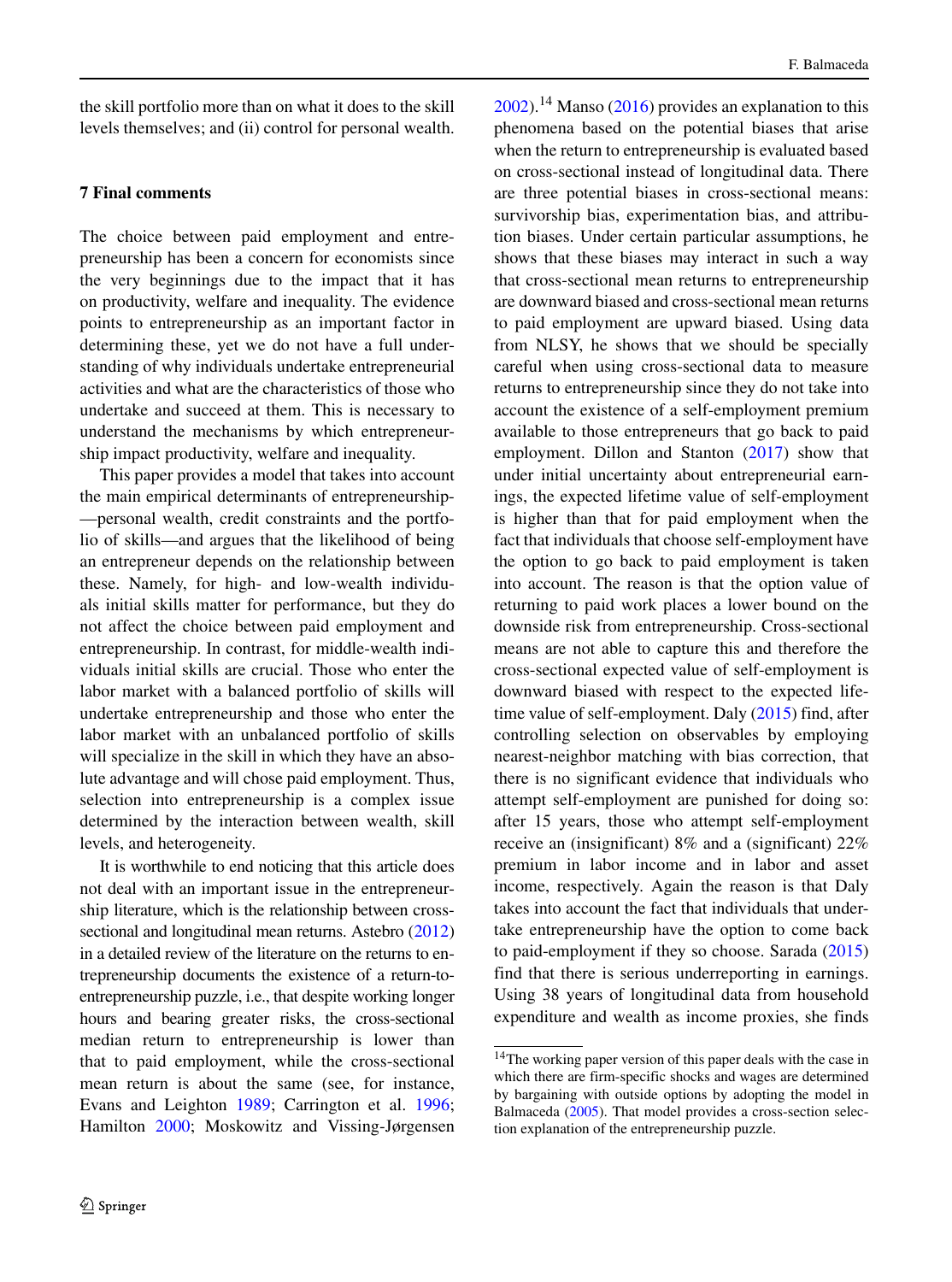that while individuals (mis)report earning on average 26.2% less in self-employment, their household expenditures are in fact 4.5% higher. This expenditure premium accrues over time with longer experience in self-employment, and is not offset by lower savings or higher uncertainty. This suggests that entrepreneurs are wealthy at the beginning of their entrepreneurship spells as well as during those spells. A consequence of this is that on average their mean returns are unlikely to be lower than those for paid employment. Astebro and Chen [\(2014\)](#page-15-18) also provide evidence in favor of the underreporting based on a nationwide panel survey representing US households over 15 years. Hurst et al.  $(2014)$  quantify the extent to which the self-employed underreport their income in US household surveys. They use the Engel curve describing the relationship between income and expenditures of wage and salary workers to infer the actual income. They find, based on self-employed reported expenditures, that on average the self-employed underreport their income by about 25% relative to paid employees. In short, the evidence from longitudinal data suggests that cross-sectional estimated returns are biased or that underreporting of earning is such that returns to entrepreneurship are downward biased in greater magnitude than the returns to paid-employment. This evidence favors the hypothesis that entrepreneurship is a rational decision and the fact that that there is less entrepreneurship than efficiency calls for is due to financial frictions, which is in line with our model's predictions. Finally, the model also suggests that the comparison between cross-sectional mean returns and longitudinal returns must carefully control for differences in wealth as well as the skill portfolio, and the fact that the return to entrepreneurship is quite sensitive to financial development. Therefore, a complete theory of difference in returns must take into account cross-sectional and longitudinal dimensions.

**Acknowledgments** I thank the comments from participants at University of Chile, Catholic University of Chile, Los Andes University-Bogota, Carlos III, University of Salamanca and Vigo University-Spain. I would also thank the financial support of FONDECYT project # 1140140, the support of the Institute Engineering Complex Systems, grants ICM P05-004F and FONDECYT FB016 and Institute for Research in Market Imperfections and Public Policy, MIPP, grant ICM IS130002.

#### **References**

- <span id="page-15-3"></span>Aghion, P., & Bolton, P. (1997). A theory of trickle-down growth and development. *Review of Economic Studies*, *64*, 151–172. doi[:10.2307/2971707.](http://dx.doi.org/10.2307/2971707)
- <span id="page-15-14"></span>Astebro, T.B. (2012). The returns to entrepreneurship. In D. C. (Ed.), *The Oxford handbook of entrepreneurial finance*. doi[:10.1093/oxfordhb/9780195391244.013.0003](http://dx.doi.org/10.1093/oxfordhb/9780195391244.013.0003) (pp. 45– 108). Oxford University Press.
- <span id="page-15-15"></span>Astebro, T., & Bernhardt, I. (2005). The winner's curse of human capital. *Small Business Economics*, *24*(1), 63–78. doi[:10.1007/s11187-005-3097-y.](http://dx.doi.org/10.1007/s11187-005-3097-y)
- <span id="page-15-18"></span>Astebro, T., & Chen, J. (2014). The entrepreneurial earnings puzzle: mismeasurement or real? *Journal of Business Venturing*, *29*(1), 88–105. doi[:10.1016/j.jbusvent.2013.04.003.](http://dx.doi.org/10.1016/j.jbusvent.2013.04.003) ISSN 0883-9026.
- <span id="page-15-5"></span>Astebro, T., Chen, J., & Thompson, P. (2011). Stars and misfits: self-employment and labor market frictions. *Management Science*, *57*(11), 1999–2017. doi[:10.1287/mnsc.1110.1400.](http://dx.doi.org/10.1287/mnsc.1110.1400)
- <span id="page-15-17"></span>Balmaceda, F. (2005). Firm-sponsored general training. *Journal of Labor Economics*, *23*(1), 115–135. doi[:10.1086/425435.](http://dx.doi.org/10.1086/425435)
- <span id="page-15-7"></span>Balmaceda, F., & Fischer, R. (2010). Economic performance, creditor protection, and labour inflexibility. *Oxford Economic Papers*, *62*(3), 553–577. doi[:10.1093/oep/gpp033.](http://dx.doi.org/10.1093/oep/gpp033)
- <span id="page-15-1"></span>Banerjee, A.V., & Newman, A.F. (1993). Occupational choice and the process of development. *Journal of Political Economy*, *101*(2), 274–98. doi[:10.1086/261876.](http://dx.doi.org/10.1086/261876)
- <span id="page-15-2"></span>Banerjee, A.V., & Newman, A.F. (1994). Poverty, incentives, and development. *American Economic Review*, *84*(2), 211– 15. doi[:10.2307/2117831.](http://dx.doi.org/10.2307/2117831)
- <span id="page-15-9"></span>Beck, T., & Demirgüç-Kunt, A. (2005). Law and firms' access to finance. *American Law and Economics Review*, *7*(1), 211–252. doi[:10.1093/aler/ahi006.](http://dx.doi.org/10.1093/aler/ahi006)
- <span id="page-15-10"></span>Beck, T., Demirgüç-Kunt, A., & Maksimovic, V. (2008). Financing patterns around the world: are small firms different? *Journal of Financial Economics*, *89*(3), 467–487. doi[:10.1016/j.jfineco.2007.10.005.](http://dx.doi.org/10.1016/j.jfineco.2007.10.005)
- <span id="page-15-11"></span>Berglann, H., Moen, E.R., Røed, K., & Skogstrøm, J.F. (2011). Entrepreneurship: origins and returns. *Labour Economics*, *18*(2), 180–193. doi[:10.1016/j.labeco.2010.10.002.](http://dx.doi.org/10.1016/j.labeco.2010.10.002)
- <span id="page-15-8"></span>Berkowitz, J., & White, M.J. (2004). Bankruptcy and small firms' access to credit. *RAND Journal of Economics*, *35*(1), 69–84. doi[:10.2307/1593730.](http://dx.doi.org/10.2307/1593730)
- <span id="page-15-0"></span>Bhide, A. (1994). How entrepreneurs craft strategies that work. *Harvard Business Review*, *72*(2), 150–161.
- <span id="page-15-12"></span>Blanchflower, D.G., & Oswald, A.J. (1998). What makes an entrepreneur? *Journal of Labor Economics*, *16*(1), 26–60. doi[:10.1086/209881.](http://dx.doi.org/10.1086/209881)
- <span id="page-15-4"></span>Buera, F.J. (2009). A dynamic model of entrepreneurship with borrowing constraints: theory and evidence. *Annals of Finance*, *5*(3), 443–464. doi[:10.1007/s10436-009-0121-2.](http://dx.doi.org/10.1007/s10436-009-0121-2) ISSN 1614-2454.
- <span id="page-15-6"></span>Burkart, M., & Ellingsen, T. (2004). In-kind finance: a theory of trade credit. *American Economic Review*, *94*(3), 569–590. doi[:10.1257/0002828041464579.](http://dx.doi.org/10.1257/0002828041464579)
- <span id="page-15-13"></span>Cagetti, M., & De Nardi, M. (2006). Entrepreneurship, Frictions, and Wealth. *Journal of Political Economy*, *114*(5), 835–870. doi[:10.1086/508032.](http://dx.doi.org/10.1086/508032)
- <span id="page-15-16"></span>Carrington, W.J., McCue, K., & Pierce, B. (1996). The role of employer-employee interactions in labor market cycles: